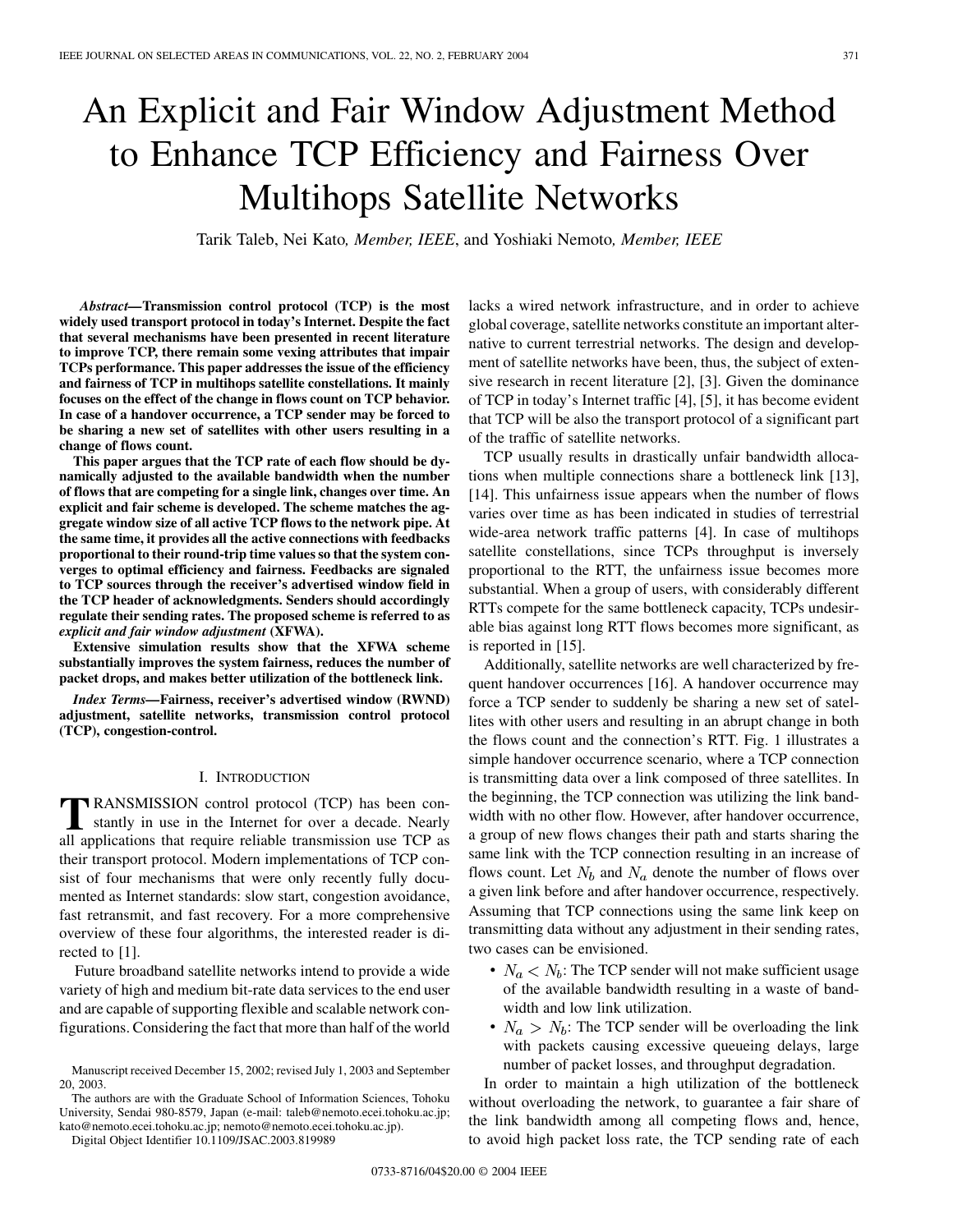

Fig. 1. Handover occurrence example.

flow should be constantly and fairly adjusted to the available bandwidth whenever traffic dynamics change.

The proposed scheme argues an explicit and fair control of all the TCP active connections' window sizes as a function of the effective bandwidth-delay product of the network. To control network utilization, the scheme matches the sum of the window sizes of all active TCP connections sharing the bottleneck link to the effective network bandwidth-delay product. Fairness, on the other hand, is achieved by assigning each connection a weight proportional to its round-trip time. Knowledge of the RTT estimates is usually not available at network elements in terrestrial networks. However, in case of multihops satellite constellations, certain features can help to compute an approximate value of the RTT as will be explained later. Once the desired window size is computed, network elements will signal the window update to the TCP source by modifying the receiver's advertised window (RWND) field carried by TCP ACKs. This operation can be accomplished without changing the protocol, and, as a result, requires no modification to the TCP implementations in the end systems. Moreover, modification of the RWND by intermediate hops in the network helps to communicate to the sender not only the flow control needs of the receiver but the flow control needs of these elements as well. The proposed scheme is referred to as *explicit and fair window adjustment* (XFWA).

Extensive simulation results demonstrate that the proposed scheme achieves high link utilization, provides low packet loss rates, reduces queue size, and maintains good fairness among the competing flows.

The rest of this paper is organized as follows. Section II discusses recent research work related to TCP/Internet protocol (IP) performance over satellite networks and TCP window adjustment areas. A detailed introduction of XFWA is given in Section III. Section IV describes the simulation setup. Simulation results are presented in Section V. Some implementation issues are discussed in Section VI and concluding remarks are presented in Section VII.

# II. RELATED WORK

As originally specified, TCP did not perform well over satellite networks for a number of reasons related to the protocol syntax and semantics [\[6](#page-16-0)]. To improve throughput performance of the TCP protocol in such environments, several proposals have been suggested in recent literature. To cope with slow start algorithm issues, the congestion window is initially set to a value larger than one packet size but lower than four packets size [[7](#page-16-0)]. Other researchers have investigated the potential of a technique called TCP spoofing [\[8](#page-16-0)], [[9\]](#page-16-0). In this technique, a router near the TCP sender prematurely acknowledges TCP segments destined for the satellite host. This operation gives the source the illusion of a short delay path speeding up the sender's data transmission. One more similar concept is TCP splitting, where a TCP connection is split into multiple connections with shorter propagation delays [[10\]](#page-16-0). In TCP/shared passive network discovery (SPAND) [\[11](#page-16-0)], network congestion information is cached at a gateway and shared among many colocated hosts. Using this congestion information, TCP senders can make an estimate of the optimal initial congestion window size at both connection start up and restart after an idle time. Reference [\[12](#page-16-0)] discusses the usage of low-priority dummy segments to probe the availability of network resources without carrying any new information to the sender. All in all, many researchers have investigated the efficiency and throughput improvement of TCP in satellite networks. However, most proposed solutions have considered only efficiency issues, mainly problems related to slow-start phase, and TCP behavior under many competing flows in satellite networks has not been sufficiently explored.

Current TCP implementations do not communicate directly with the network elements for explicit signaling of congestion control. TCP sources infer the congestion state of the network only from implicit signals such as arrival of ACKs, timeouts, and receipt of duplicate acknowledgments (dupACKs). In the absence of such signals, the TCP congestion window grows up to the maximum socket buffer advertised by the receiver. In case of multiple flows competing for the capacity of a given link, this additive increase policy will cause severe congestion, degraded throughput, and unfairness.

One approach to control congestion is to employ scheduling mechanisms, fair queueing, and intelligent packet-discard policies such as random early marking (REM) [[17\]](#page-16-0) and random early discard (RED) [\[18](#page-16-0)] combined with explicit congestion notification (ECN) [[19\]](#page-16-0). These policies require a packet loss to signal the network congestion to TCP sources early. However, in case of large delay links (e.g., satellite links), these policies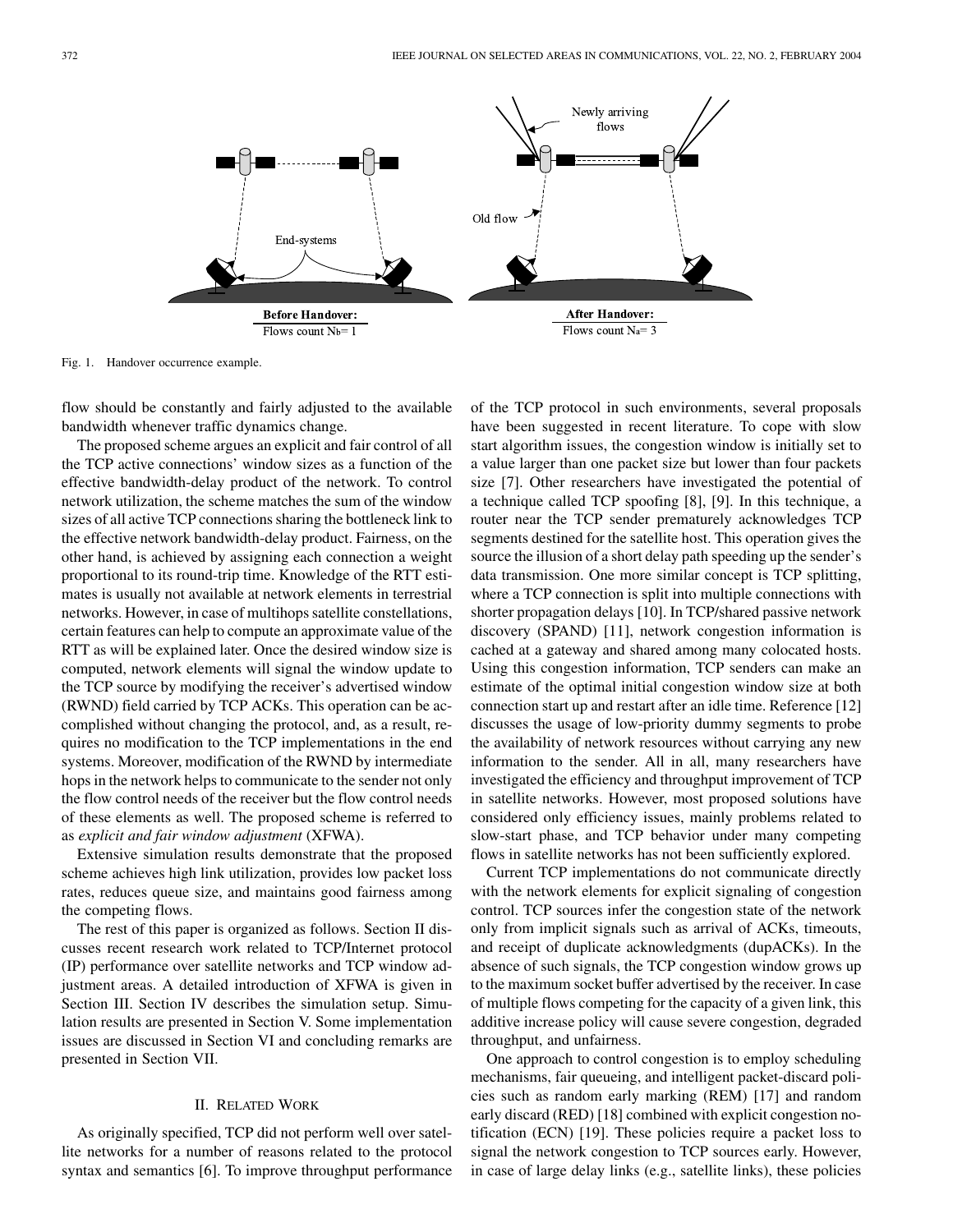become inefficient and may still cause timeouts forcing TCP senders to invoke the slow-start phase. By the time the source starts decreasing its sending rate because of a packet loss, the network may have already been overly congested. Low *et al.* [\[20](#page-16-0)] have shown through mathematical analysis the inefficiency of these active queue management (AQM) schemes in environments with high bandwidth delay product such as satellite networks.

AQM limitations can be mitigated by adding some new mechanisms to the routers to complement the endpoint congestion avoidance policy. These mechanisms should allow network elements between a TCP source and a TCP destination to acknowledge the source with its optimal sending rate. By so doing, the whole system becomes self-adaptive to traffic demands and more active in controlling congestion and buffer overflows. To cope with TCP limitations in high bandwidth delay product networks, several studies have been conducted providing valuable insight into TCP dynamics in such environments. TCP-Vegas [\[21](#page-16-0)] attempts to compute optimal setting of the window size based on an estimate of the bandwidth delay product for each TCP connection. As knowledge of the RTT and the bandwidth delay product of the network is not usually available at network elements, TCP-Vegas requires extensive modifications to current TCP implementations in end-systems.

Katabi *et al.* [[22\]](#page-16-0) proposed a new congestion control scheme, explicit control protocol (XCP). The scheme substantially outperforms TCP in terms of efficiency in high bandwidth delay product environments. However, the main drawback of this protocol is that it assumes a pure XCP network and requires significant modifications at the end system. Explicit window adaptation (EWA) [\[23](#page-16-0)] and window tracking and computation (WIN-TRAC) [\[24](#page-16-0)] suggest an explicit congestion control scheme of the window size of TCP connections as a function of the free buffer value similar in spirit to the idea of Choudhury *et al.* [\[25](#page-16-0)]. Since the computed feedback is a function of only buffer occupancy and does not take into account link delay or link bandwidth, the two schemes are likely to run into difficulty in face of high bandwidth or large delay links similarly to AQMs. Additionally, EWA and WINTRAC achieve fairness only in the distribution of the maximum achievable window size. The two schemes remain grossly unfair toward connections with high variance in their RTTs distribution.

## III. EXPLICIT AND FAIR WINDOW ADJUSTMENT (XFWA)

This section gives a detailed description of the proposed scheme XFWA. First, is an outline of the core ideas behind the scheme and its requirements.

## *A. Per-Flow State Table*

The scheme requires maintaining per-connection state at the routers. Each router maintains a table of active flows with their flow ID, an estimate of their RTTs and their last packet transmission time. The flow ID is defined from source address, destination address, source port, destination port, and protocol. In case of Internet protocol version 6 (IPv6), the flow ID can be deduced simply from the flow label. At a given hop, prior knowledge of each flow's RTT can be handled by a simple moni-



Fig. 2. Monitoring of the backward and forward traffic: Estimate of the RTT.

toring of the backward and forward traffic of each flow as depicted in Fig. 2. Hops count of each flow can be easily computed from time-to-live (TTL) field in the IP header of both ACK and data packets. Let  $H_b$  and  $H_f$  denote the number of hops traversed by an acknowledgment packet in the backward traffic and the number of hops traversed by a data packet in the forward traffic before entering the router in question, respectively. Since queueing delays have minimal contribution in the one-way propagation delay and the value of the ISL delay remains constant in multihops satellite networks [[27\]](#page-16-0)–[\[29](#page-16-0)], the estimated value of the connection RTT can be expressed as

$$
RTT = 2 \cdot (H_b + H_f + 2) \cdot ISL_{delay}
$$
 (1)

where  $ISL_{delay}$  denotes the ISL delay.

A flow is considered to be in progress if the time elapsed since its last packet transmission time is inferior than a predetermined threshold  $\delta$ . Unless stated otherwise, this threshold is always updated to the most recent estimate of the average RTT of all active flows traversing the router. The router's most recent estimate of the average RTT is referred to as  $RTT_{avg}$  throughout this paper. Flows are counted periodically every  $RTT_{avg}$  time and routers should create a new entry in the table whenever a new flow is detected. Note that estimating parameters over intervals longer than  $\text{RTT}_{\text{avg}}$  will tend to ignore short flows leading to sluggish response, while estimating parameters over shorter intervals will lead to erroneous estimates, which ultimately affect the effectiveness of the proposed scheme [\[30](#page-16-0)], [\[31](#page-16-0)].

Due to the fundamental dynamics of TCP, there is a significant bias toward shorter connections when considering the individual throughput of connections with different RTTs. Being interested in quantifying this discrimination, several studies have shown that the average throughput of a TCP connection is inversely proportional to  $\text{RTT}^{\beta}$  [\[14](#page-16-0)], [[26\]](#page-16-0), where RTT is the connection's round-trip time and  $1 \leq \beta < 2$ . Assuming no queueing delays, the average throughput can be expected to be inversely proportional to  $\text{RTT}^2$ . The proposed scheme takes advantage of this attribute to make the system converge to max–min fairness.

## *B. Feedback Computation Method*

When multiple TCP connections share a bottleneck link, XFWA matches the aggregate window size of all active TCP flows to the network pipe while at the same time providing all the connections with feedbacks proportional to their RTT values. This feedback computation causes the system to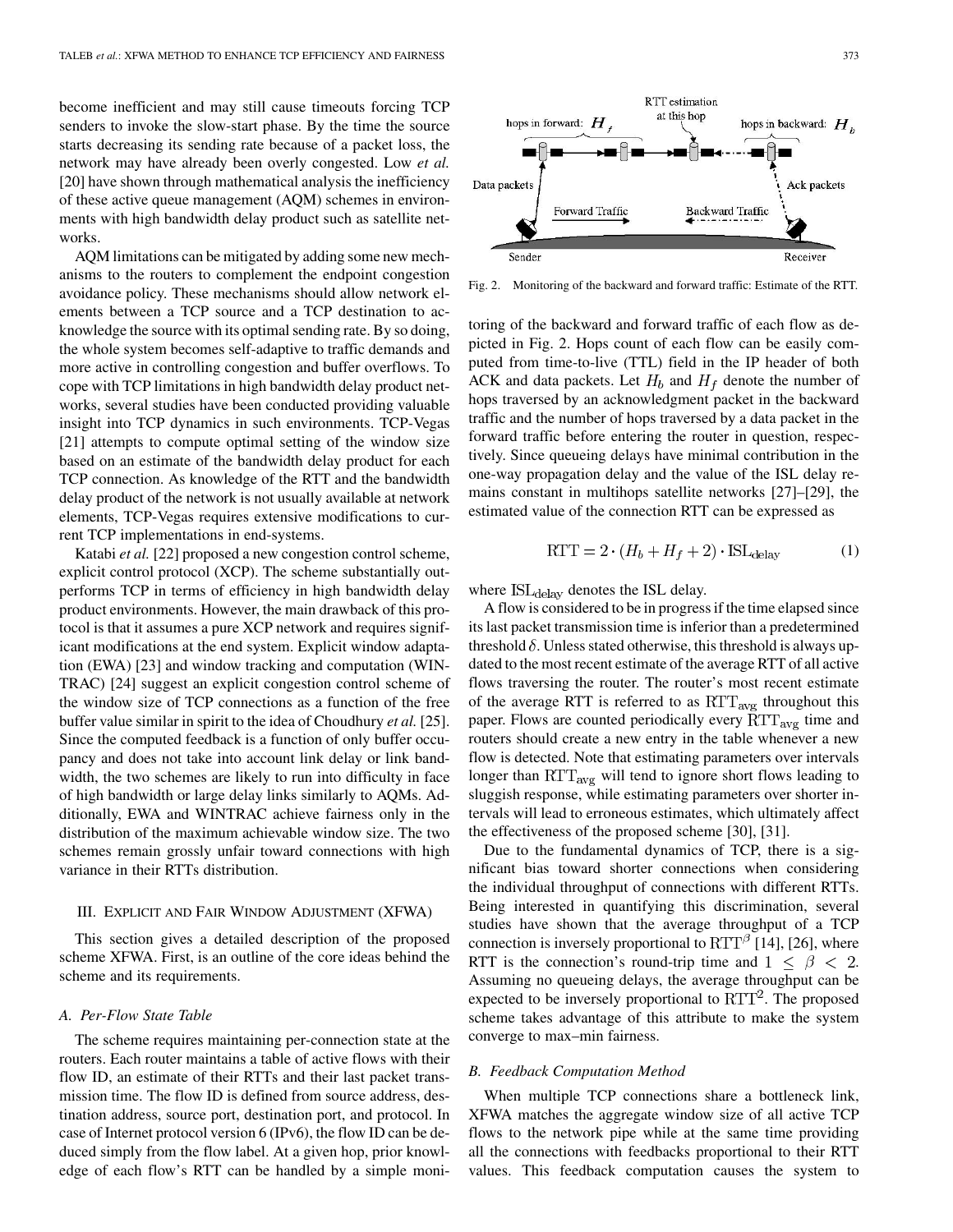converge to optimal efficiency and fairness as will be shown through extensive simulation results. The feedback value of the  $i$ th TCP connection is computed as

$$
\text{feedback}_{i} = \frac{\text{RTT}_{i}^{\alpha}}{\sum_{j=1}^{N} \text{RTT}_{j}^{\alpha}} (Bw \cdot \text{RTT}_{\text{avg}} + Q_{\text{size}})
$$
 (2)

where  $N, Q_{size}$ , and  $Bw$  are the total number of TCP flows traversing the router, the router's queue size, and the link bandwidth, respectively. RTT<sub>avg</sub> is the average RTT and  $\alpha$  is a constant parameter, whose influence on the system efficiency and fairness will be discussed later in the simulation results. In the rest of this paper,  $\alpha$  is referred to as the *skew factor* of the system. Setting  $\alpha$  to values larger than one aggravates TCPs undesirable bias toward short RTT flows while setting  $\alpha$  to values smaller than one yields a bias in favor of long RTT flows.

One of the most interesting attributes of this feedback computation method is that it allows the scheme to automatically adapt to the number of active TCP flows, the buffer size, and the bandwidth delay product of the network. Another benefit is that it controls the efficiency of the system by matching the aggregate traffic rate to the link capacity and total buffer size. This attribute eventually helps to adjust the protocol's aggressiveness and to prevent persistent queues from forming. To achieve min–max fairness, the first term of (2) reallocates bandwidth between individual flows in proportion with their RTTs. Appendix I shows that the implementation of XFWA scheme is fairly simple and requires only a little computational load.

## *C. Feedback Signaling Method*

The window feedback is computed every  $RTT_{avg}$  time and is written in the RWND field carried by the TCP header of acknowledgment packets similar in spirit to the EWA [\[23](#page-16-0)] and WINTRAC [[24\]](#page-16-0) approaches. RWND adjustment requires the ability of the router to separate ACK packets from data packets. This ACK packet identification can be easily carried out by examining the ACK bit in the TCP packet header.<sup>1</sup> On the other hand, RWND adjustment neither requires modifications to the protocol implementations in the end system, nor does it modify the TCP protocol itself.

The RWND value can only be downgraded. If the original value of the RWND, which is set by the TCP receiver, exceeds the feedback value computed by a downstream node, the RWND is reduced then to the computed feedback value. A more congested router later in the path can further mark down the feedback by overwriting the RWND field. Ultimately, the RWND field will contain the optimal feedback from the bottleneck along the path. Values of RWND smaller than the optimal value decrease the throughput and result in link underutilization, whereas larger values of RWND contribute only to increased queueing delays, multiple drops and, hence, throughput degradation. When the feedback reaches the sender, the sender should react to the message and accordingly updates its current window. This dynamic adjustment of RWND value will help to smooth the TCP burstiness and to achieve efficiency and a fair window size distribution among all competing flows.



Fig. 3. Simulation topology.

## *D. Coexistence of TCP Flows With Nonresponsive Traffic*

So far, we have considered only TCP flows competing for the capacity of a given bottleneck link. We can, however, extend our studies to more general scenarios, where nonresponsive traffic, such as user datagram protocol (UDP), coexists with TCP flows. In such a case, the incoming traffic can be mapped into different traffic classes based on IP addresses, the type-of-service (ToS) field, and port numbers. Each traffic class will be managed by a per-class queue, which functions according to a specific queueing discipline. Application of the proposed scheme is then relevant to only the TCP queueing class.

## IV. SIMULATION ENVIRONMENT

Having described the details of the XFWA scheme, we now direct our focus to evaluating its performance. The performance evaluation relies on computer simulation, using network simulator (NS) [\[32](#page-16-0)]. Therefore, particular attention is paid to the design of an accurate and realistic simulation setup, which is described in this section, justifying the choices made along the way. Unless otherwise noted, the parameters specified below are those used in all the experiments in the paper.

To illustrate the issues at hand, a satellite network is modeled as a one network bottleneck shared by various connections. Fig. 3 shows the example network configuration used in this paper. The abstract configuration consists of three parts.

- *Bottleneck link*: The link is composed of a given number of satellites. The total number of these hops is denoted as  $n_{\text{sat}}$ .
- $TCP$  senders: This side consists of  $N$  groups of flows. Each group  $G_i$  contains  $f(i)$  flows traversing the same number of hops  $h_s(i)$  before entering the bottleneck link.<sup>2</sup> For the sake of simplicity, all the  $f(i)$  flows are assumed to traverse different set of satellites before entering the bottleneck as depicted in Fig. 3. This assumption has no effect on the overall performance of the proposed scheme.
- *TCP receivers*: Similarly to TCP senders, receivers are also grouped in  $N$  groups. The *i*th group is the set of receivers connected to senders that belong to group  $G_i$  at

<sup>2</sup>The total number of sources connected to the bottleneck is  $f_{\text{total}}$  =  $\sum_{i=1}^N f(i)$ .

<sup>1</sup>ACK packets always have their ACK bit set by the TCP receiver.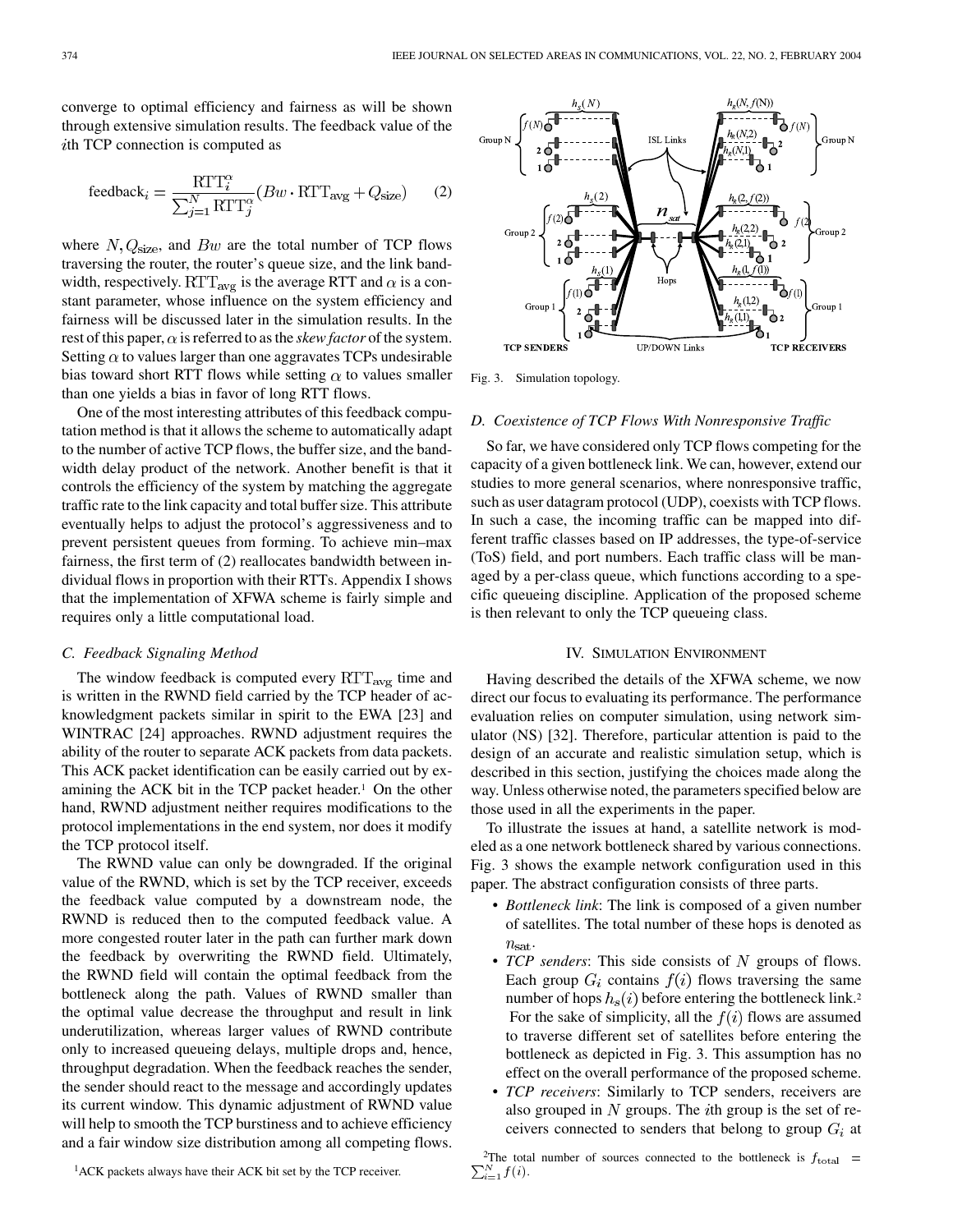sources side. The function  $h_r(i,j)$   $(\forall i \in [1,N], \forall j \in$  $[1, f(i)]$ <sup>3</sup> points to the number of hops traversed by the jth flow in the  $i$ th group after exiting the bottleneck link. In the remainder of this paper, the following notation is used to refer to the underlying topology:

$$
Topology(n_{sat}, N, f(i), h_s(i), h_r(i,j))
$$

where  $h_s(i)$  and  $f(i)$  are functions with definition interval  $[1, N]$ , and  $h_r(i, j)$  is a function with definition interval  $[1, N] \times [1, f(i)].$ 

As for the links capacity, a number of test scenarios were created by setting the ISL bandwidth  $Bw$  to different typical link speeds: 1.5 (e.g., T1), 10 (e.g., T2), 45 (e.g., T3), and 155 Mb/s (e.g., OC3). Unless otherwise stated, the ISL delay is set to 20 ms and all uplinks and downlinks are given a capacity equal to 10 Mb/s. These parameters are chosen with no specific purpose in mind and do not change any of the fundamental observations about the simulation results. All links are presumed to be error-free throughout this paper. This assumption is made so as to avoid any possible confusion between throughput degradation due to packet drops and that due to satellite channel errors.

In all simulations, TCP sources implement the TCP NewReno version [[34\]](#page-16-0). TCP NewReno achieves faster recovery and has the potential of significantly improving TCPs performance in case of bursty losses. While it has been observed that many Internet connections are of short durations, the behavior of the proposal is best understood by considering persistent sources, which could be thought of as modeling long file transfers. TCP connections are, therefore, modeled as greedy long-lived FTP flows. These long-lived FTP flows can serve to model real video streams as well, where efficiency and fairness issues matter as the number of video-data receivers increases. In order to investigate the dynamics of the proposed scheme with web-like traffic, a scenario where a mix of greedy and nonpersistent flows competes for the bandwidth of the bottleneck link, is also considered. The data packet size is fixed to 1 kB. In order to remove limitations due to small buffer sizes on the network congestion, buffers equal to the bandwidth delay product of the bottleneck link are used [[33\]](#page-16-0). Throughput and queue size measurements are performed in intervals of 100 ms. Due mostly to its simplicity and its wide usage in today's switches and routers, all routers use drop-tail as their packet-discarding policy. Simulations were all run for 20 s, a duration long enough to ensure that the system has reached a consistent behavior.

The conducted simulations cover number of flows in [1–512] and the maximum number of connections varies according to the type access link. For each access link, a maximum number of flows MAX is fixed so that a minimum value of link fair share can be guaranteed for all competing connections (Table I).

In order to illustrate the effect of the change in flows count on TCP behavior and examine how the XFWA scheme adapts to sudden increases or decreases in traffic demands, the four scenarios presented in Fig. 4 are considered.

• Scenario A: In this scenario, the flows count remains constant throughout the simulation and is equal to MAX. All

| Link Type      | Maximum number of flows |
|----------------|-------------------------|
|                | (MAX)                   |
| T1             |                         |
| T <sub>2</sub> | 32                      |
| T3             | 128                     |
| OC3            | 512                     |

connections are activated at the beginning of the simulation. Their starting time is uniformly distributed from 0 to 5 ms to avoid bursty losses at the simulation launch time. All connections remain open for 20 s, the simulation running time.

- Scenario B: This scenario depicts a periodic increase of flows. The simulation is launched with a quarter of the maximum number of flows  $(1, (MAX/4))$ . At time  $t = 5$  s, we start another quarter of flows  $((MAX/4) + 1, (MAX/2))$  and let them stabilize. The same operation is repeated at time  $t = 10$  s opening the third quarter of flows  $((MAX/2) + 1, (3 \cdot MAX/4)).$ At time  $t = 15$  s, the last quarter of flows  $((3 \cdot MAX/4) + 1, MAX)$  are activated.
- Scenario C: This scenario considers the case of a periodic decrease of connections. The total number of connections simultaneously open at time  $t = 0$  and remain active for 5 s. At time  $t = 5$  s, a quarter of the flows  $((3 \cdot MAX)/(4) +$  $(1, MAX)$  close. The remaining connections stay active for another 5 s, when another quarter of the connections  $((MAX)/2) + 1$ ,  $(3 \cdot MAX/(4)$  close. At time  $t = 15$  s, another quarter of flows  $((MAX)/(4) + 1, (MAX)/(2))$ close. The remaining connections stay active until the end of the simulation at time  $t = 20$  s.
- Scenario D: This scenario can be thought of as a combination of scenarios B and C as it considers the case of both a periodic increase and decrease of flows. In this scenario, the simulation starts with half of the flows  $(1, (MAX)/(2))$  that are left active for 5 s, when the 2<sup>nd</sup> half of flows  $((MAX)/(2) + 1, MAX)$  are launched. At time  $t = 10$  s, a quarter of the flows  $((MAX)/(4) + 1, (MAX/2))$  close. After 5 s, another quarter of flows  $((MAX)/(2) + 1, (3 \cdot MAX)/4)$  is deactivated. The remaining connections are left active until the end of the simulation.

Due to handover occurrence in a multihops satellite network, a TCP connection may either alter its path and compete for bandwidth with a different group of connections, or just keep its path but be forced to be sharing the same link with newly coming connections. Both cases will result in an abrupt change in the number of flows and this justifies the choice of the stair-step graph in the four considered scenarios (Fig. 4).

After this detailed description of the simulation setup, we now present the performance measures used to evaluate the performance of the proposed scheme. In addition to TCP sequence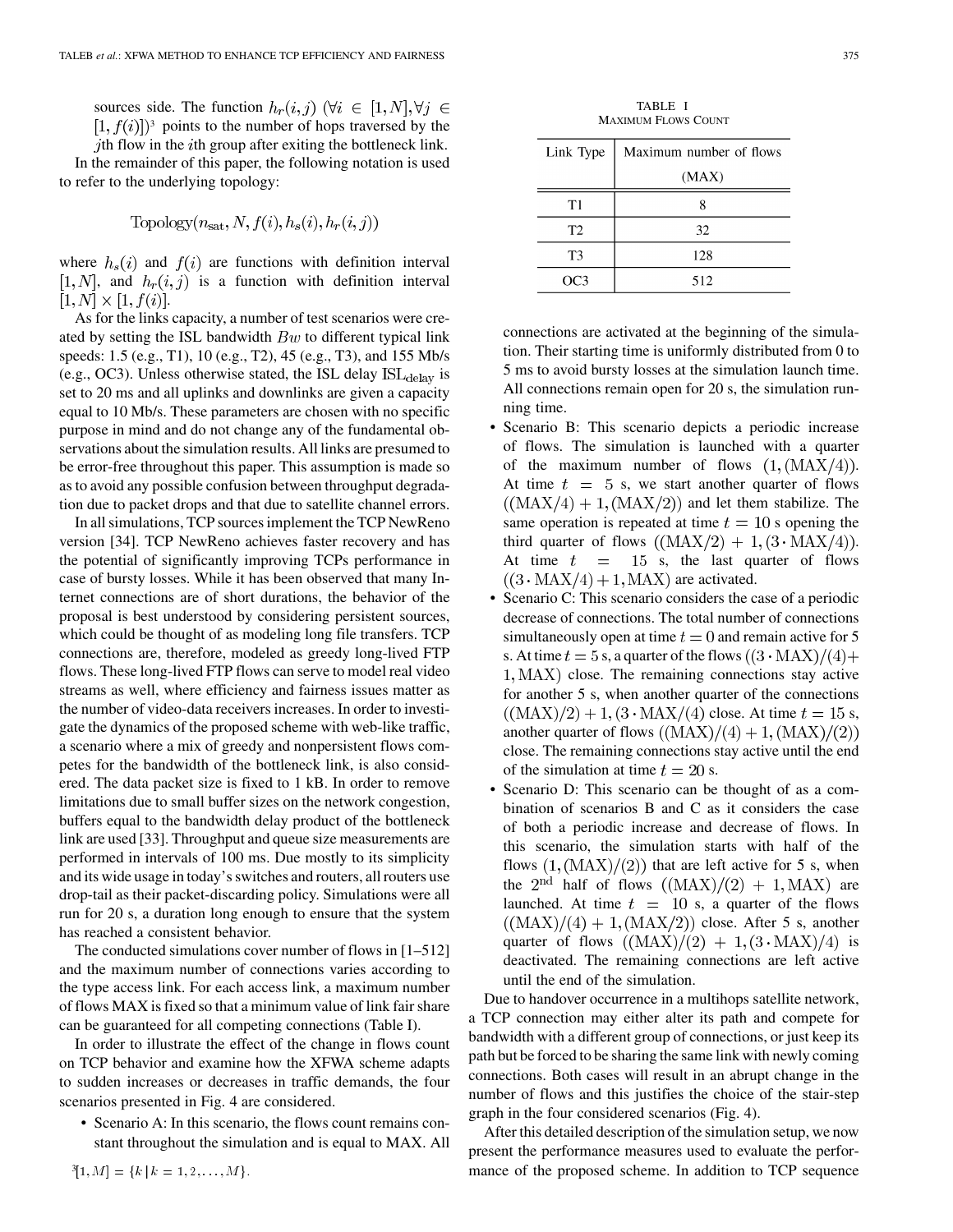

Fig. 4. Flows count change scenarios.

number and individual flow throughput metrics that give good insight into the behavior of individual flows, the following measures will be used to capture the aggregate behavior of flows and the overall network performance.4

- Bottleneck link utilization: Ratio of the aggregate throughput to the bottleneck link capacity. This measure involves the aggregate traffic's behavior and indicates the efficiency of the protocol.
- Loss rate: Ratio of the dropped packets to the aggregate sent packets.
- Average queue size: The average queue occupancy at the bottleneck over the transmission time measured every 100 ms.
- Link average throughput: This measure indicates the number of bytes received in each 100 ms time interval.
- Fairness index: This measure is defined in [\[35](#page-16-0)]. The fairness index involves the relative throughput of flows sharing a link defined as

$$
F(x) = \frac{\left(\sum_{i=1}^{N} \frac{x_i}{b_i}\right)^2}{N \cdot \sum_{i=1}^{N} \left(\frac{x_i}{b_i}\right)^2}
$$

where  $x_i$  is the actual throughput of the *i*th flow and  $b_i$ is the equal share of the bottleneck link capacity. The fairness index of a system ranges from zero to one. Low values of the fairness index represent poor fairness among the competing flows. Depending on the application and the number of TCP senders, gaining higher fairness values is sometimes worthwhile even at the cost of reduced efficiency.

<sup>4</sup>The aggregate performance is sometimes more interesting as it is often more useful for network provisioning.

## V. PERFORMANCE EVALUATION

In this section, the system performance when the XFWA scheme is used to control TCP windows is evaluated through extensive simulation experiments. In the performance evaluation, comparison is made between the dynamics of XFWA and those of standard TCP in both steady-state and dynamic environments considering the case of TCP flows with same RTTs and TCP flows with different RTTs. In addition to persistent TCP sources, the performance of the scheme is also investigated under ON–OFF sources, where the computed feedback is believed to be less effective.

# *A. Robustness to Dynamic Changes in Traffic Demands: Flows With Same RTTs*

In this experiment, the used network configuration is topology  $(3, 1, MAX, 5, 0, 0)$ . Note that all flows traverse the same number of hops (three satellites) resulting in each source having an RTT of 160 ms. The network topology depicted in Fig. 3 becomes a symmetric and simple network bottleneck shared by all connections.

Fig. 5 graphs the overall network performance in terms of link utilization, drops rate, and fairness for different access link types and different scenarios of change in flows count. Simulation results show no cases where XFWA performs worse than TCP. In fact the results show that the scheme exhibits better fairness, higher utilization of the bottleneck link, and smaller number of drops. Without the XFWA scheme, TCP sources constantly probe for available bandwidth in the network until there is no space in the pipe to maintain new packets. At that time, drops become inevitable. This behavior causes the TCP sources to decrease their transmission rates and results in an overall performance degradation. However, in the case of the XFWA scheme, the system is always self-adaptive to the traffic load and the number of active connections: the aggregate window feedbacks of all active TCP flows remains bound by the bandwidth delay product of the network. This attribute allows TCP sources to achieve optimal performance by reducing traffic bursts and explains the better performance of the XFWA scheme in terms of lower loss rates and higher utilization of the link. Simulation results show also that better fairness values are achieved in case of XFWA than standard TCP and that is for all considered scenarios. Although the "surpass" in the fairness index is sometimes minimal, we shall not ignore that a difference in the order of  $10^{-2}$  in fairness index can largely affect the fairness of the system, as has been indicated in several previous studies. Since all flows have the same propagation delay, the experienced unfairness is mainly due to packet losses. The loss rate and fairness index results inspire a certain correlation between the two measures.<sup>6</sup> It is generally observed that when the system suffers a higher packet loss rate, it tends to be more unfair. In case of scenario A, the loss rate of TCP is significant. This is likely because many of the connections, if not all of them, experienced losses at the same time. These synchronized losses cause the connections to simultaneously reduce their windows and ultimately re-

<sup>5</sup>Depends on the access link type.

<sup>6</sup>Loss rate diagrams look as if they are the upside-down versions of the corresponding fairness index diagrams and *vice versa*.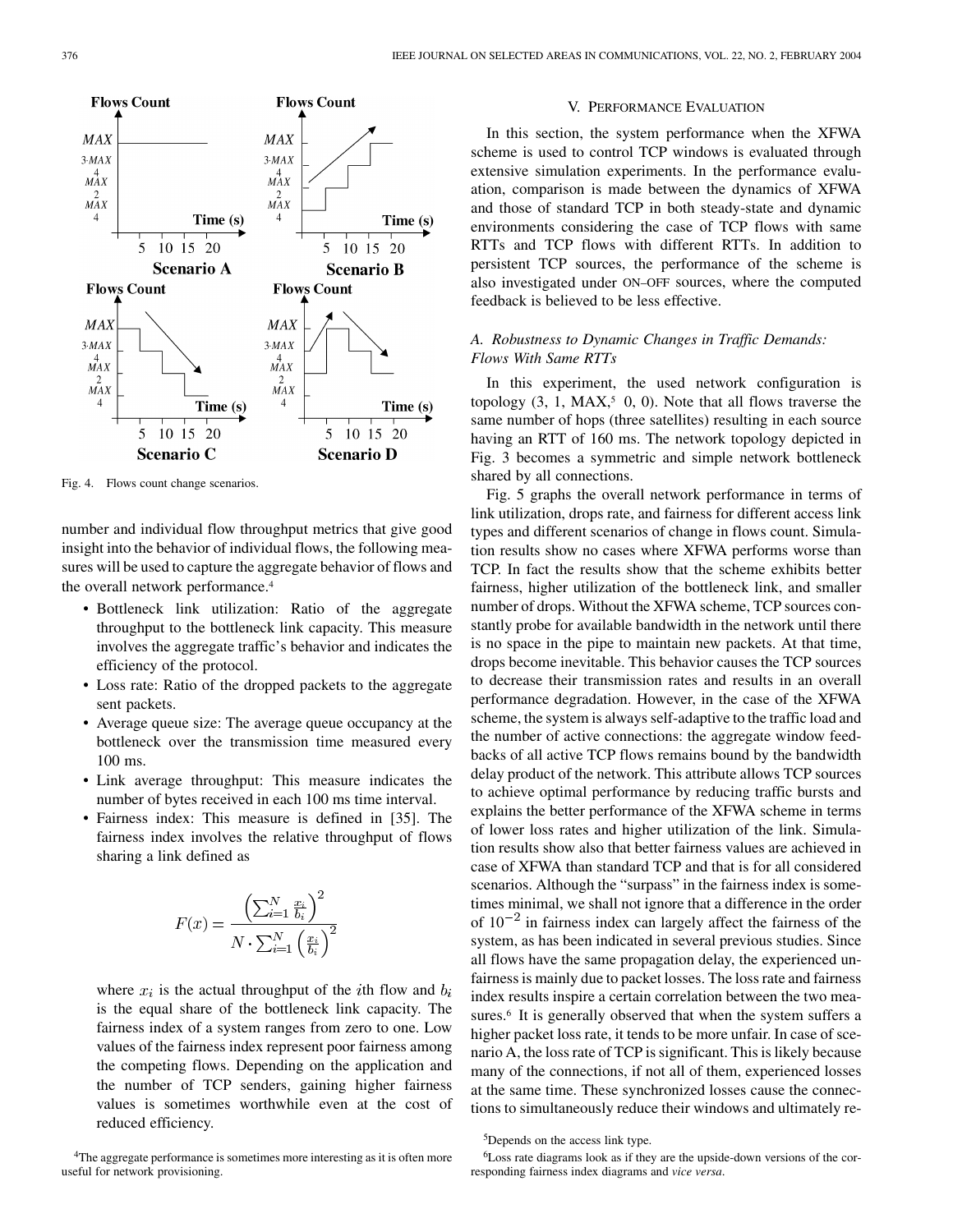

Fig. 5. Overall performance (flows with equal RTTs).

sult in relatively similar overall throughputs among all flows. This explains the higher values of fairness index of TCP experienced by the system in case of scenario A. In case of the other dynamic scenarios (B, C, D), the system becomes significantly unfair despite the relatively lower loss rates (in comparison to the experienced drop rate in scenario A). This is because in dynamic environments, already existing TCP connections keep on sending data with high rates preventing newly coming TCP connections from a fair bandwidth allocation. When some connections leave the network, competition for bandwidth among remaining connections becomes significant resulting in packet drops. As a consequence, connections that suffer lower packet loss tend to have a higher transmission rate and connections that suffer higher packet loss are knocked down to smaller transmission rates. The XFWA, however, always maintains higher fairness index values. The underlying reason for this performance consists in the XFWAs ability to rapidly adapt to changing network conditions. When new connections enter the network, the XFWA scheme quickly computes a smaller window feedback and when some connections exit the network, it feeds back TCP sources with larger window sizes.

In order to demonstrate how the XFWA scheme achieves better fairness, the growth of TCP sequence numbers for each simulated TCP connection is plotted. Since all flows have the same propagation delay, the results of scenario A are of little significance and do not serve to demonstrate the convergence dynamics of the XFWA algorithm. Focus is, thus, on discussing the results obtained in case of the other dynamic scenarios. Since the number of TCP sources is large in case of the access links  $T2, T3$ , and  $OC3$ , and for ease of illustration for the plots, only the segment number growth when the bottleneck link is  $T1$  is plotted.

In Fig. 6(a), the second flow gets some of its packets dropped when the third and fourth connections enter the network at time  $t=5$  s. This causes the second flow to transmit data at a window size smaller than its fair share value. On the other hand, because of TCPs greediness, the first flow makes use of the available bandwidth and increases its window size to values higher than its fair share value. This explains the abrupt increase of segment number of the first flow. Observe also that at time  $t = 10$  s and  $t = 15$  s, the slope of the sequence number growth of the newly entering flows (fifth and eighth) exhibits some small oscillations most probably due to timeouts. However, with XFWA, it is observed that none of the simulated flows experienced a timeout, and, that the increase in the sequence number of all flows is parallel. This is because, unlike TCP, the XFWA scheme attempts to fairly divide the available bandwidth among the competing flows and does not allow flows to obtain portions of the available bandwidth larger than their fair shares. Consequently, when a flow gets some of its packets dropped, the flow will always be guaranteed a fair portion of the available bandwidth. The flow will then use the allocated portion to recover from losses without entering the slow-start phase that can be triggered if timeouts occur. This assures a fair progres-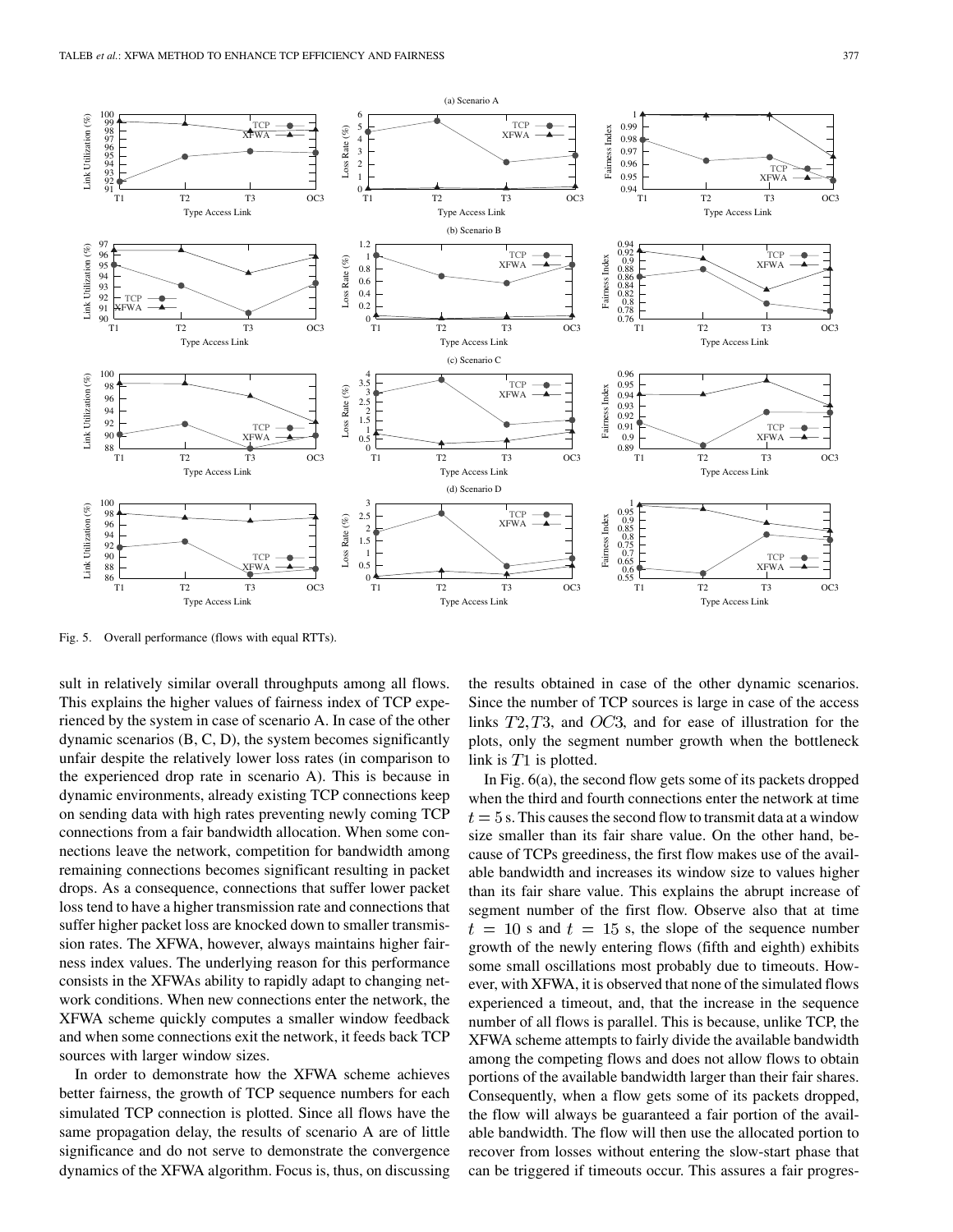

Fig. 6. Sequence number growth (flows with equal RTTs, access link T1, scenario B).



Fig. 7. Sequence number growth (flows with equal RTTs, access link T1, scenario C).

sion in window size for both newly coming and already existing flows. Figs. 7 and 8 illustrate the sequence number growth of the active TCP connections in case of scenario C and D, respectively. In both scenarios, the XFWA scheme significantly outperforms TCP: the TCP segment number of all TCP connections progress evenly when XFWA is used. In scenario C, when the number of active connections decreases at time  $t = 5$  s,  $t = 10$  s, and  $t = 15$  s, XFWA helps the remaining active connections to detect and to rapidly recover the unused bandwidth while maintaining fairness. In scenario D, with XFWA, the slope of the sequence number lines decreases at time  $t = 5$  s as four new flows enter the system, and increases at time  $t = 10$  s and  $t = 15$  s as a result of extra bandwidth becoming available for the remaining active connections. Observe that no timeout was recorded in case of XFWA, whereas quite a few flows suffered timeouts in both scenarios when the TCP windows are controlled by only TCP.

The XFWA outperforms standard TCP not only in terms of fairness, link utilization and packet drops, but also in minimizing the queue size. Due to paper length limitation, we present only the queue size variation of the bottleneck link in case of scenario D. This latter considers the case of both an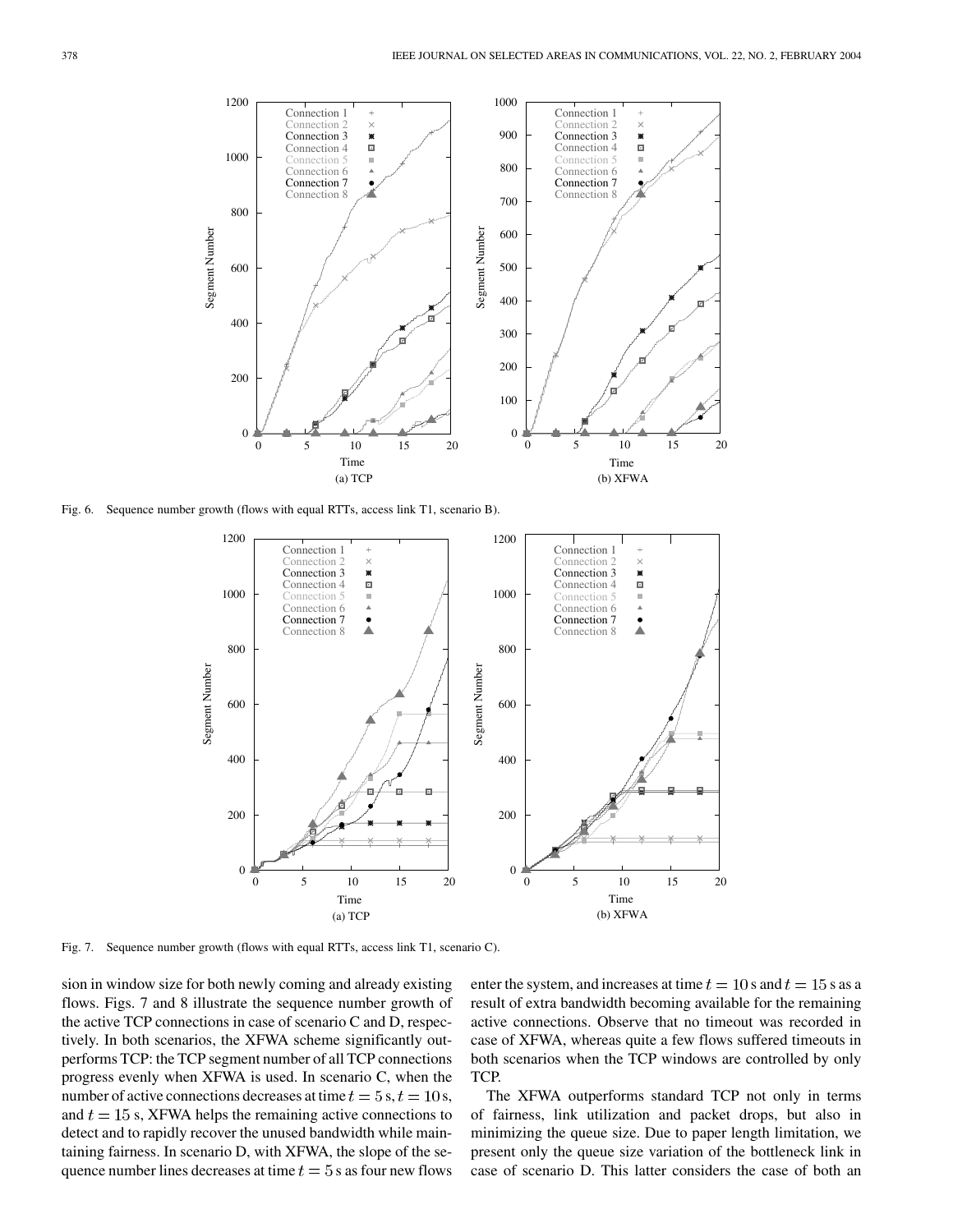

Fig. 8. Sequence number growth (flows with equal RTTs, access link T1, scenario D).



1600 Average Link Throuhgput (kbits) Average Link Throuhgput (kbits) 1400 1200 1000 800 600 400 200 **TCP** XFWA 0 0 5 10 15 20 Time

Fig. 9. Average bottleneck queue (flows with equal RTTs, access link T1, scenario D).

increase and decrease in the flows count and its results are highly representative of the general behavior of scenarios B and C. The queue occupancy of the bottleneck link, measured in intervals of 100 ms is presented in Fig. 9.

The figure indicates that without XFWA, TCP senders increase their window size until they cause buffer overflows. This cycle occurs repeatedly and causes the queue size to oscillate more frequently. Changes in traffic demands result also in transient overshoots in the queue size. These transient overshoots and the large oscillations in the queue size can cause timeouts and frequent underflows, thereby resulting in a substantial idling of the bottleneck link.

On the other hand, the XFWA scheme is effective at protecting the buffer from overflows. It is also self-adaptive to the change in traffic dynamics and the number of active connec-

Fig. 10. Average bottleneck link throughput (flows with equal RTTs, access link T1, scenario D).

tions. With XFWA, the buffer underflows that are mostly due to the change in traffic demands are brief and do not significantly affect the bottleneck link utilization.

Fig. 10 shows the bottleneck link throughput averaged over intervals of 100 ms. Without XFWA, the throughput fluctuates irregularly. The throughput loss is mainly due to the synchronization of the packet losses of the connections and their simultaneous recovery. In contrast, XFWAs utilization is always near the total capacity of the link and exhibits very limited oscillations.7 In conclusion, the XFWA scheme manages to control the buffer occupancy well and achieves stability and robustness when a change in traffic load occurs. The average link utilization, as graphed in Fig. 10, is perfect most of the time.

<sup>7</sup>Except at time  $t = 0$  s and  $t = 5$  s due to the entry of many connections all at the same time.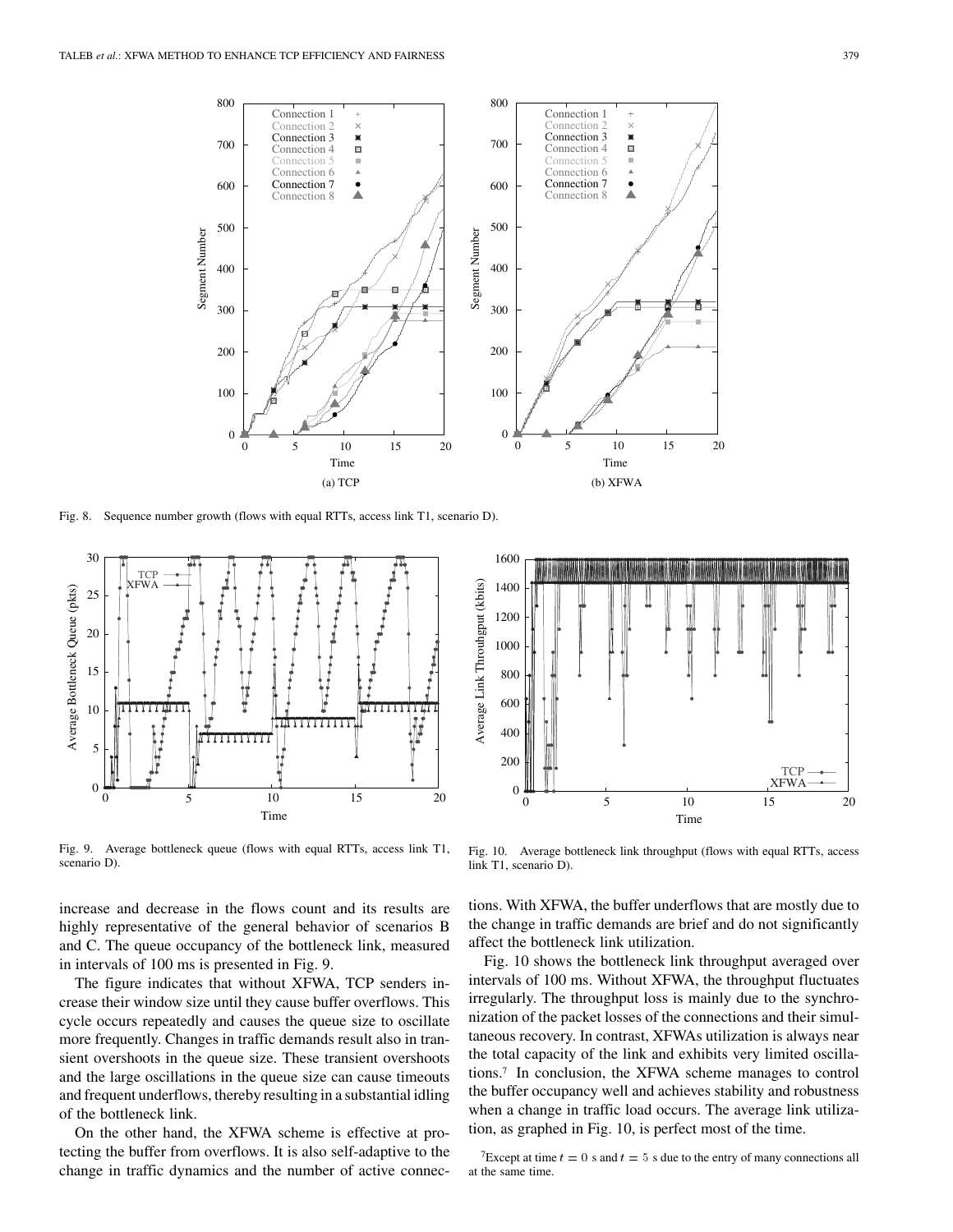

Fig. 11. Skew factor effect on the system performance (scenario A, access link T1).

## *B. Fairness: Flows With Different RTTs*

The previous simulation results have demonstrated the robustness of XFWA to sudden increase or decrease in traffic demands. Henceforth, we examine the robustness of XFWA to variance in the flows RTT distribution. This section aims to show through simulation results that XFWA is significantly fairer than TCP and has no bias against long RTT flows. The used network configuration is  $Topology(3,4,(MAX/4),$  $h_s(i), h_r(i,j)$ ).  $h_s(i)$ , and  $h_r(i,j)$  are defined as follows:

$$
h_s(i) = i - 1 \quad \forall i \in [1, 4],
$$
  

$$
h_r(i, j) = i - 1 \quad \forall j \in \left[\frac{(i - 1) \text{MAX}}{4}, \frac{i \text{MAX}}{4}\right].
$$

Considering the dynamic scenarios C, B, and D is useful in that it demonstrates the convergence dynamics of the XFWA scheme and captures its fairness. However, it is too complicated to obtain a comprehensive understanding of XFWA behavior in such scenarios. The main reason for this difficulty is that it is all but impossible to determine which flow should enter or leave the system. Because of the additive increase multiplicative decrease (AIMD) behavior of TCP, activating short RTT flows before long RTT connections tends to increase the link utilization, whereas starting long RTT flows earlier than short RTT connections lowers the link utilization. In order to take into account all the possibilities of flow entry/departure determination, many simulations should be set up. For ease of exposition, discussion is made only on the results of scenario A, where the number of active flows remains stable during the course of the simulation. For the overall performance of the system, the reader is referred to Appendix IV.

We first investigate the effect of the skew factor  $\alpha$  on the system performance. Fig. 11 presents the overall network performance in terms of link utilization, drops rate, and fairness index for different values of  $\alpha$ . The figure presents the system performance when the bottleneck link is T1. However, same experiments were repeated for other link speeds and identical results were obtained. The figure demonstrates that setting  $\alpha$  to values larger than one worsens TCPs undesirable bias toward short RTT flows. This aggravation is manifested in the form of lower values of fairness index, higher loss rates, and degraded link utilization. Values of  $\alpha$  larger than one, however, yield a bias in favor of long RTT flows. This bias causes the long RTT flows to send data with rates higher than their fair shares resulting in traffic bursts. On the other hand, short RTT flows will be allocated portions of bandwidth smaller than what it is required to achieve optimal performance. This behavior ultimately causes the system to perform poorly and results in a significant degradation of the link utilization and higher number of drops. Unless otherwise stated, the skew factor  $\alpha$  is set to one in the remainder of this paper.

The sequence number growth of the TCP connections in the case of scenario A is plotted in Fig. 12. Unlike standard TCP, which is grossly unfair toward connections with higher RTTs, the XFWA scheme attempts to fairly divide the available bandwidth among all competing flows, while taking into account each flow's RTT. This has led to a fair progression in window size for all flows as indicated in Fig. 12(b), where the sequence number increase of all connections is parallel. This fair progression in window size can be deduced as well from Fig. 13, where all the flows could send nearly the same amount of packets in case of the XFWA scheme. The figure demonstrates also the greediness of standard TCP: short RTT connections are seen to conquer most of the link bandwidth and send significantly larger number of packets compared with the long RTT connections. The obtained results confirm that the XFWA estimate of the average RTT of the system operates correctly in environments with high variance in the RTT distribution.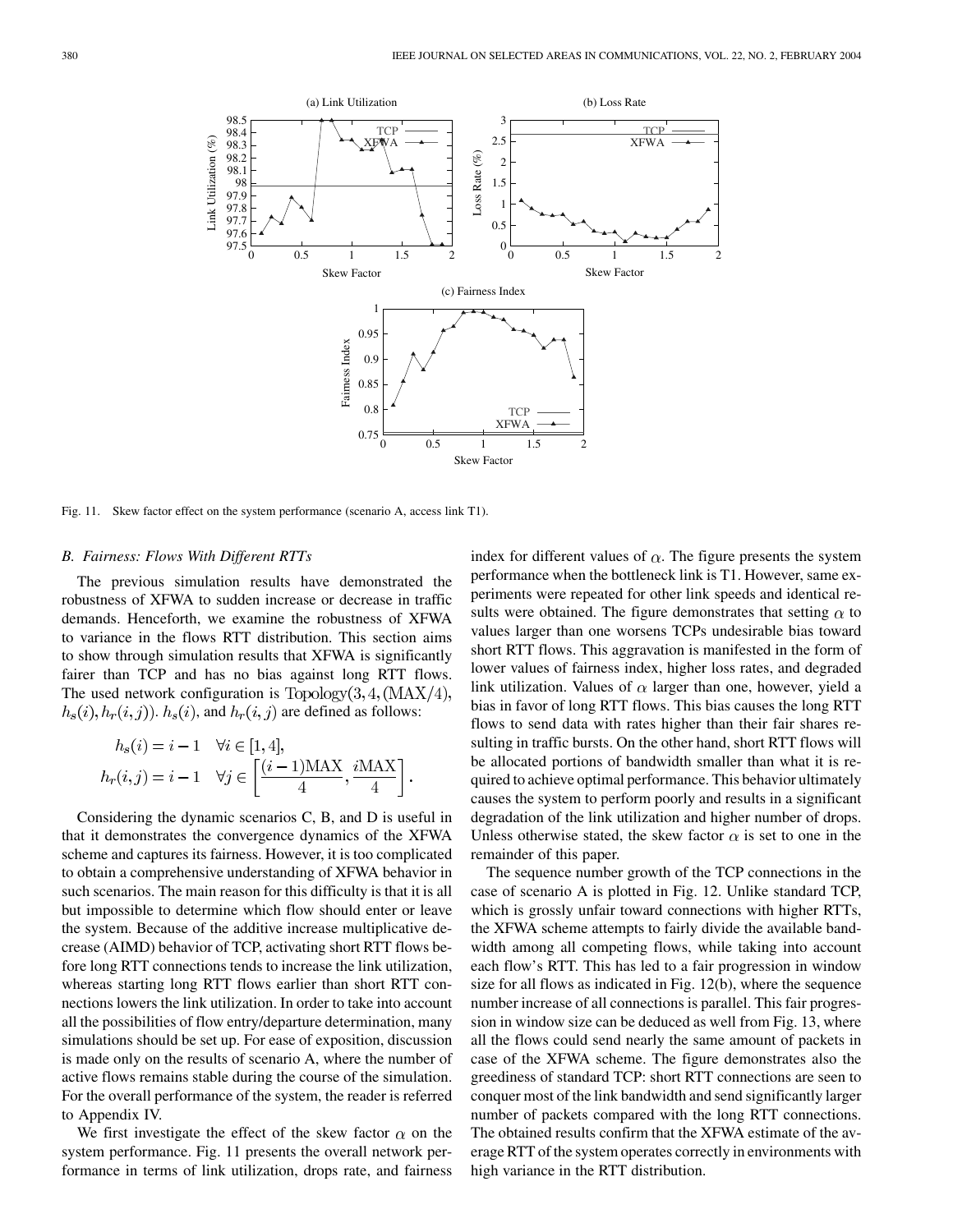

Fig. 12. Sequence number growth (flows with different RTTs, access link T1, scenario A).

# *C. Resiliency to Reasonable RTT Estimation Errors*

Appendix II provides a simple mathematical analysis showing that the XFWA scheme maintains a fairly good performance even in the presence of reasonable RTT estimation errors. Henceforth, the resiliency of XFWA to RTT errors is examined through simulation results.

The considered network configuration is that of Section V-B.8 As previously described, the RTT estimation is made based on the number of hops. Therefore, any RTT estimation error value<sup>9</sup> should be an even multiplication of  $ISL_{delay}$ . In this simulation, in order to study the overall performance of the system for different RTT error values, this fact is however ignored, and error ratios<sup>10</sup> are deliberately derived from a uniform distribution with zero mean and variance  $\sigma^2$ . In NS implementation, the extreme case is considered by setting the maximum and minimum value of the distribution to  $\sigma$  and  $-\sigma$ , respectively,  $(\text{max} = \sigma, \text{min} = -\sigma).$ 

Fig. 14 presents the overall network performance in terms of link utilization, drops rate, and fairness index for different values of  $\sigma$ . The figure confirms the results of the mathematical analysis developed in Appendix II. It demonstrates that for small values of  $\sigma$ , the XFWA scheme still maintains good performance: better link utilization and higher values of fairness index. However, large values of  $\sigma$  worsens the system performance. This aggravation is manifested in the form of lower values of fairness index and link utilization degradation.

# *D. Performance Evaluation With On–Off TCP Flows as Cross Traffic*

Since a large number of flows in today's Internet are short web-like flows, the interaction and resulting impacts of such dynamic traffic on the XFWA scheme are discussed in the remainder of this section. It has been reported in [[36\]](#page-16-0) that web-like traffic tends to be self-similar in nature. In [[37\]](#page-16-0), it is shown that self-similar traffic can be modeled as several ON–OFF TCP sources whose ON–OFF periods are drawn from heavy-tailed distributions such as the Pareto distribution. In this experiment, a scenario where a mix of ten long-lived FTP flows and a number of nonpersistent flows compete for the bottleneck link bandwidth is considered. The considered network configuration is Topology $(3, 1, 10 + \text{Count}_{\text{OnOff}}^{11}, 0, 0)$  and the used access link type is T2. The simulation starts with 1ten persistent connections at time  $t = 0$  s. The persistent TCP flows remain open until the end of the simulation. At time  $t = 5$  s, the ON–OFF TCP flows are activated and remain open for a duration of 10 s. The ON–OFF periods of the nonpersistent connections are derived from Pareto distributions with the mean ON period and the mean OFF period set to 160 ms, a value on the average equal to the flows RTT. This choice is deliberately made to prevent the ON–OFF TCP sources from entering the slow-start phase even after periods of idleness. This will, thus, help to illustrate the resiliency of the XFWA even in the case of significant amount of burstiness in the network.

Fig. 15 shows the bottleneck utilization and drops rate for different number of ON–OFF flows count. The results demonstrate the good performance of the XFWA scheme even in environments with bursty traffic. The scheme maintains higher utilization of the bottleneck link and significantly reduces the number

<sup>8</sup>The same experiment was conducted considering the network topology of Section V-A and similar results were obtained.

<sup>9</sup>The difference between the erroneous and good estimates of RTT.

<sup>10</sup>Defined as the ratio of the difference of the erroneous and good estimates of RTT to the good estimate of RTT (see Appendix II).

<sup>11</sup>ON–OFF flows count.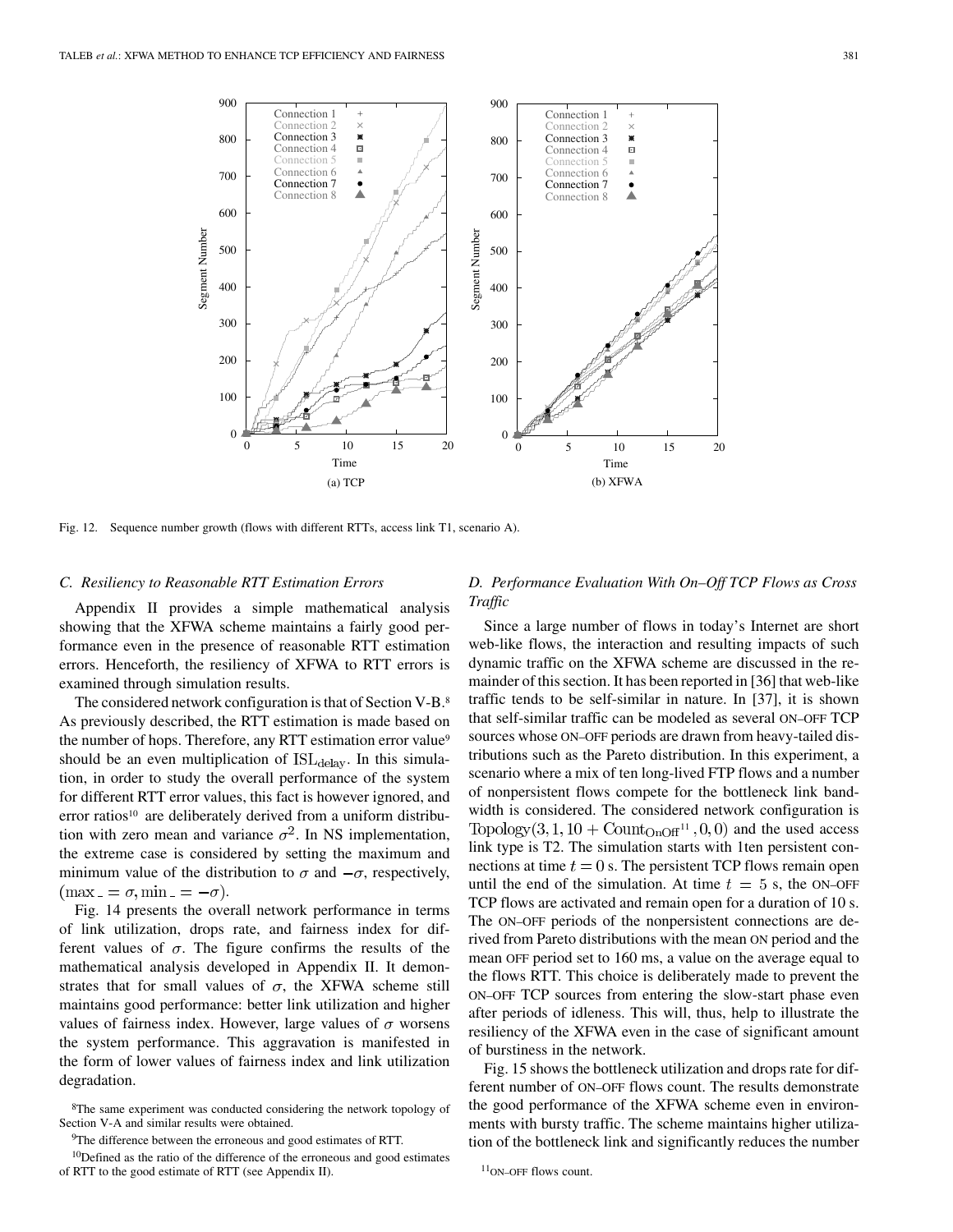

Fig. 13. Individual flow throughputs for different access links (flows with different RTTs, scenario A).



Fig. 14. System resiliency to RTT estimation errors (flows with different TTs, Scenario A, access link T1).

of drops even for higher number of ON–OFF flows. This is because unlike standard TCP, the XFWA algorithm attempts to bound the aggregate window sizes of all active TCP flows to the bandwidth delay product of the network and, thus, avoids overloading the bottleneck link with packets. The sequence number growths of the ten persistent TCP connections and some of the ON–OFF flows are plotted in Fig. 16. Since the number of ON–OFF TCP sources is large (case of 45 ON–OFF flows), the sequence numbers of only source 15 and every other fifth source thereafter are plotted. The figure confirms the ability of the XFWA scheme to achieve fairness even in the presence of traffic bursts.

With the XFWA scheme, the progress of all persistent TCP connections remains fair during the running time of the simulation. Observe how the slope of the sequence number lines changes at time  $t = 5$  s and  $t = 15$  s as a result of entry and departure of ON–OFF flows, respectively. Note also that in case of only standard TCP, both ON–OFF and persistent flows exhibit great deviations, whereas XFWA helps all flows to fairly progress and to behave in an identical way. These results show that the XFWA scheme does not penalize the ON–OFF traffic for being idle and, thus, demonstrate the resiliency of the scheme to accommodate such dynamic traffic.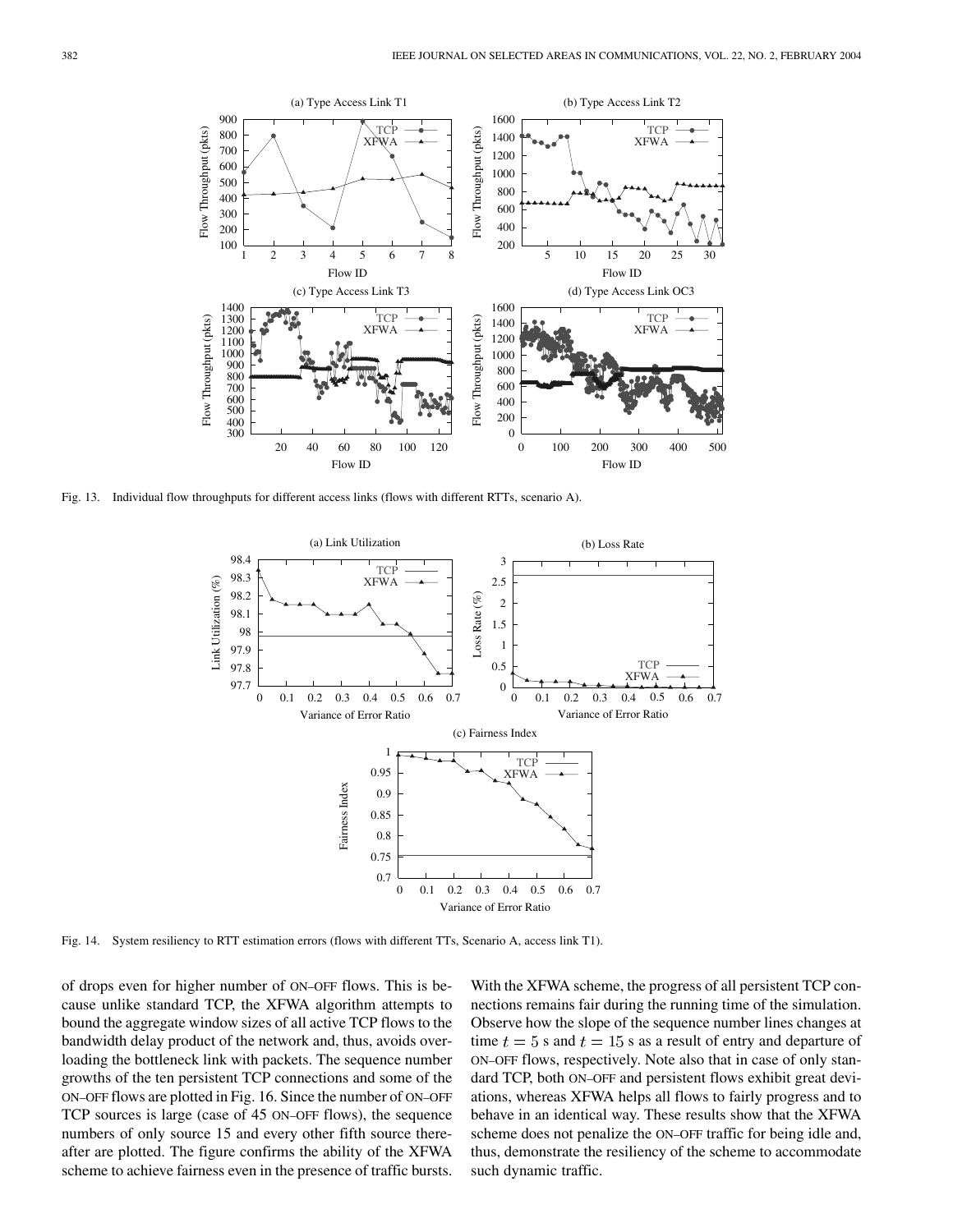

Fig. 15. Link utilization and loss rate in the presence of web-like traffic (persistent flows count 10, access link T2).



Fig. 16. Sequence number growth (persistent flows count 10, ON–OFF flows count 45, access link T2).

## VI. IMPLEMENTATION ISSUES AND DISCUSSION

It should be emphasized that there are several implementation issues that must be resolved when applying the XFWA scheme to practice. For instance, an XFWA satellite should be capable of reading and modifying the TCP header in packets. This violates the IP-Security (IPSec) semantics according to which packets must be processed by only the end-systems; no third party is allowed to modify the payload. Despite such violations, a number of schemes requiring flow identification and using window adjustment have been proposed in literature [[23\]](#page-16-0), [\[24](#page-16-0)]. Another concern about the XFWA is that packets and their acknowledgements must follow the same path if estimate of flows RTT and TCPs advertised window adjustment are to be effective. This limitation can, however, be solved by careful design of routing approaches. Appendix III discusses the possible cases in which this limitation might affect the XFWAs performance and suggests some approaches to tackle it.

The XFWA could be costly in terms of other resources. For example, since an XFWA satellite should maintain state information for individual TCP flows, this will obviously incur more overhead at the system in terms of memory, few bytes per flow. However, the obtained performance gains (higher fairness, higher link utilizations, and lower packet loss rates)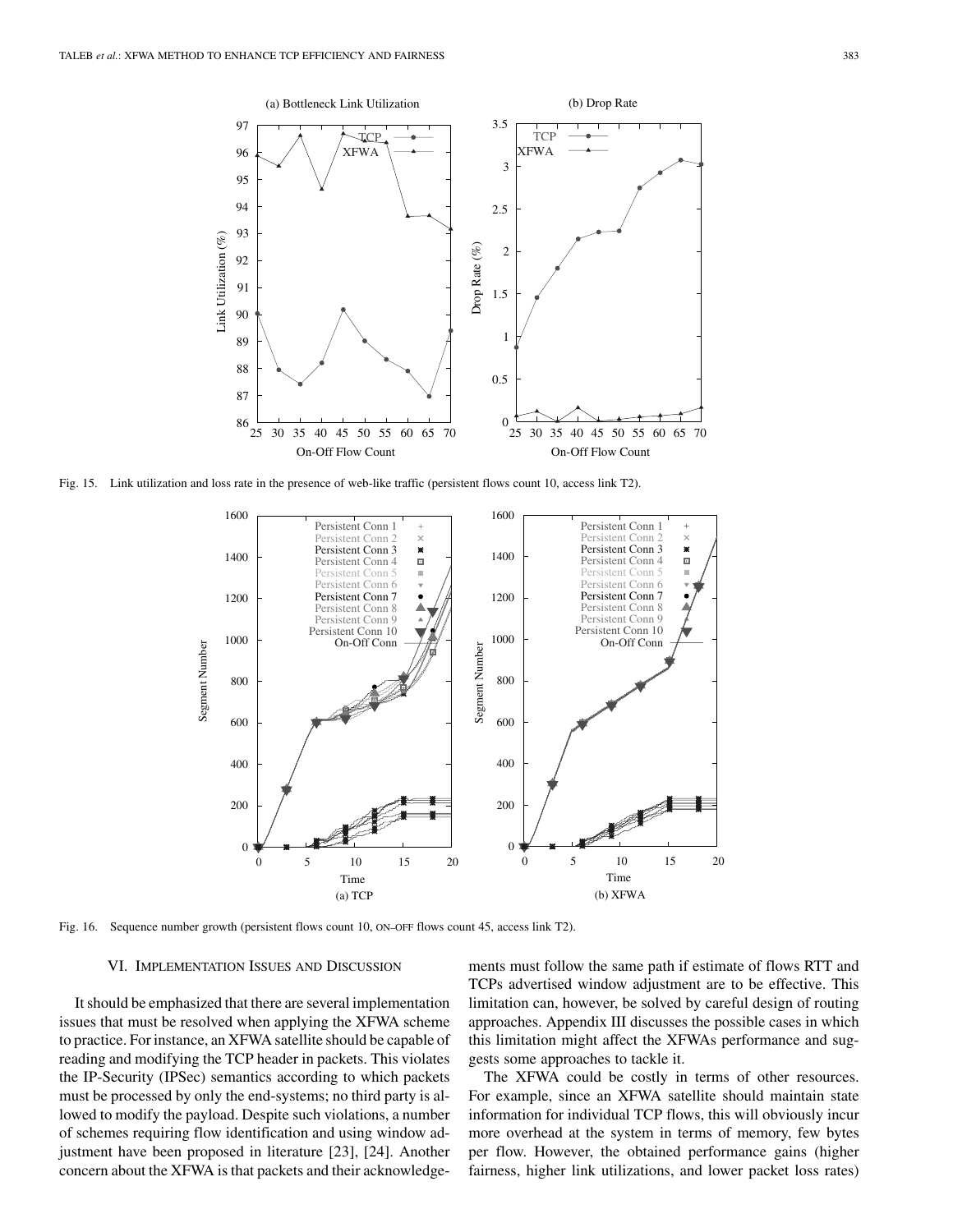are worthwhile and can be used to advocate this additional cost. As for the feedback computation, it is fairly simple and requires only a few additions and a few multiplications every  $RTT_{\text{avg}}$  interval of time, as explained in Appendix I.

In the conducted simulations, a simple network environment was considered. It was assumed that only one-bottleneck is traversed by many connections and that all flows are always making full use of their allocated window. It was also assumed that the bandwidth available to TCP flows remained steady over time. However, we are aware that these assumptions are not generally valid and different situations may pose some limitations to the XFWA scheme. For instance, when there are multiple bottlenecks, a TCP connection may send data with rates fed back by a given bottleneck but smaller than the windows allocated by the other bottlenecks. This will obviously cause the underutilization of the latter. In addition, due to the variability of higher priority traffic, the available bandwidth is not always steady and may change over data transmission time. These kind of situations may attenuate the performance of the XFWA scheme.

One possible solution is to compute the returned feedback as follows:

$$
\begin{aligned}\n\text{feedback}_{i}(0) &= 1 \\
\text{feedback}_{i}(n) &= \text{feedback}_{i}(n-1) + \frac{\text{RTT}_{i}^{\alpha}}{\sum_{j=1}^{N} \text{RTT}_{j}^{\alpha}} \\
&\cdot (Bw(n) \cdot \text{RTT}_{\text{avg}} + Q_{\text{size}}(n)) \quad \forall n \ge 1\n\end{aligned}
$$
\n
$$
(3)
$$

where  $\mathrm{feedback}_{i}(n)$  is the computed feedback of the *i*th flow at time  $t = nRTT_{avg}$ .  $Q_{size}(n)$  and  $Bw(n)$  denote the free buffer size and the spare bandwidth both computed at time  $t =$  $nRTT_{avg}$ . By so doing, when some connections are not making full use of their allocated bandwidths during the interval time  $[(n-1)RTT_{avg}, nRTT_{avg}]$ , the spare bandwidth will increase and the buffer occupancy will go down causing an increase in the computed feedbacks of the other connections at time  $t =$  $nRTT_{\text{avg}}$ . This will help to fully utilize the link capacity while maintaining small buffer sizes. The authors are currently investigating the efficiency and fairness of XFWA when the feedback is computed according to the above equation.

## VII. CONCLUSION

In this paper, we proposed an XFWA method to improve TCP performance over satellite networks. The method takes advantage of some specific attributes of multihops satellite constellations to make an approximate estimate of flows RTT and the bandwidth delay product of the network. To control network utilization, the scheme matches the sum of window sizes of all active TCP connections sharing a bottleneck link to the effective network bandwidth delay product. Min–max fairness, on the other hand, is achieved by assigning for each connection a weight proportional to its RTT. The computed feedbacks are signaled to TCP senders by modifying the RWND field carried by TCP ACKs. This operation can be accomplished without changing the protocol and, as a result, requires no modification to the TCP implementations in the end systems.

We demonstrated through extensive simulations that XFWA has the potential to substantially improve the system fairness, reduce the number of losses and makes better utilization of the link.

Experiments with dynamic changes in traffic demands showed that XFWA managed to control the buffer occupancy well and to achieve stability when a change in traffic load occurred. A large part of this success is due to the ability of XFWA to rapidly divide the available bandwidth among all active flows, while backing off the transmission rate of old flows upon arrival of new connections. Simulations with flows with different RTTs demonstrated the robustness of the XFWA to high variance in the flows RTT distribution and showed that XFWA is significantly fairer and has no bias against long RTT flows. Resiliency of the scheme to reasonable RTT estimation errors was demonstrated by a simple mathematical analysis and confirmed by simulation results. Abilities of the scheme to accommodate bursty traffic were verified also by considering a scenario where a mix of greedy and nonpersistent flows competes for the bandwidth of the bottleneck link.

From these experiment results, we believe that XFWA is a practical congestion control, specifically designed for multihops satellite constellations and represents a major contribution in TCP performance over satellite networks area.

## APPENDIX I

## FEEDBACK COMPUTATION LOAD

This Appendix aims to demonstrate that XFWA is fairly simple to implement and does not require large computation work at the routers on board the satellites.

First, TCP flows are grouped according to the number of hops they traverse. Let  $\kappa$  denote the number of resulted groups. Let  $n_m$  and  $h_m$  denote the size of the mth group and the number of hops traversed by its flows, respectively,  $(m \in [1, \kappa])$ .

From  $(1)$ , the estimated RTT value of flows of the  $m$ th group is

$$
RTT_m = 2\hbar_m \cdot ISL_{delay}
$$

where  $\hbar_m = h_m + 1$ . From (2), the feedback of flows of the  $m$ th group can be expressed as<sup>12</sup>

$$
\text{Feedback}_m = \hbar_m^{\alpha} \cdot \Upsilon
$$

where

$$
\begin{aligned}\n\Upsilon &= \frac{\Re}{\Phi} \\
\Phi &= \sum_{j=1}^{\kappa} n_j \hbar_j^{\alpha} \\
\Re &= \text{Bw} \cdot \text{RTT}_{\text{avg}} + Q_{\text{size}} \\
\text{RTT}_{\text{avg}} &= 2 \frac{\sum_{j=1}^{\kappa} n_j \cdot \hbar_j}{N} \cdot \text{ISL}_{\text{delay}}.\n\end{aligned}
$$

<sup>12</sup>The feedback computation method is slightly modified. While in Section III-B, feedback computation is performed per flows for ease of explanation, the feedback is here computed per groups. Obviously, flows that belong to the same group will be provided with similar feedbacks.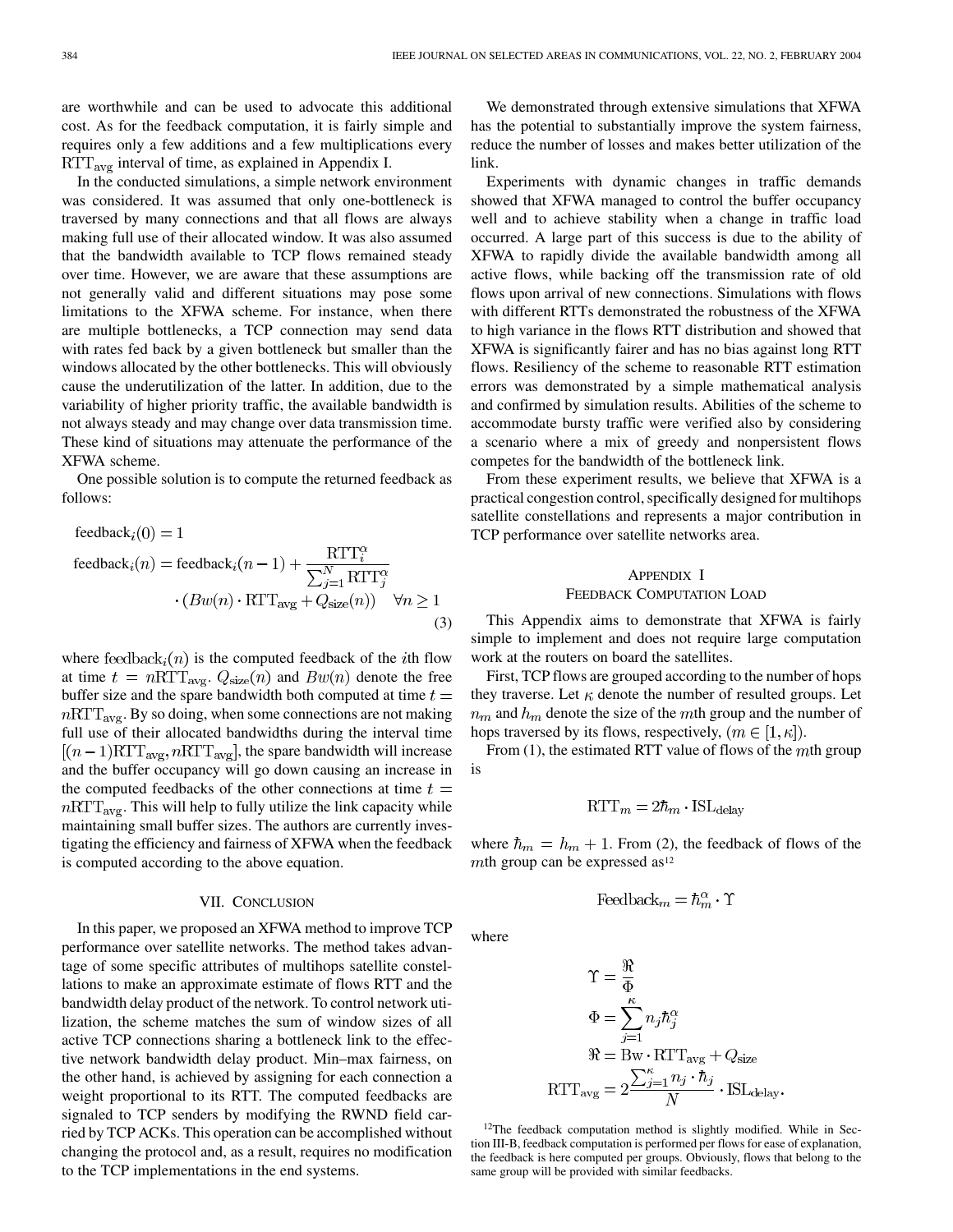$N$  denotes the total number of TCP flows and is computed as

$$
N = \sum_{j=1}^{\kappa} n_j
$$

Taking account of the  $\text{RTT}_{\text{avg}}, \Phi$ , and  $\Re$  computations and considering the case of  $\alpha = 1$  (for the sake of simplicity), the computation of  $\Upsilon$  gives rise to only two divisions,  $2\kappa + 1$  multiplications and  $2\kappa - 1$  additions. Since flows that belong to the same group have similar feedbacks, the periodic feedback computation of the whole system necessitates only  $\kappa$  multiplications in addition to the computation work of  $\Upsilon$ .

On the other hand, the value of  $\kappa$  depends on the architecture of the satellite constellation and is always inferior than the maximum number of hops that can be traversed by any connection between any two terrestrial terminals. This threshold is denoted as  $\chi$ . For instance, Wood [\[38](#page-16-0)] has showed through extensive simulation results that the longest one-way propagation delay experienced in the Teledesic constellation was less than 140 ms. Given that the ISL delay is 20 ms, the parameter  $\chi$  can be assumed to be 6 in case of Teledesic constellation.

To conclude, the implementation of XFWA scheme is fairly simple and routers on-board XFWA satellites are not required to perform large work to compute feedbacks: maximum of two divisions,  $3\chi + 1$  multiplications and  $2\chi - 1$  additions. Furthermore, this computation work is not performed per packets or flows, but only once every  $\text{RTT}_{\text{avg}}$  interval of time. In case of Teledesic, the maximum amount of computation load required at each XFWA router is merely 2 divisions, 19 multiplications, and 11 additions. Note that this amount of computation load is very practical even for high-speed routers.

# APPENDIX II RESILIENCY TO REASONABLE RTT ESTIMATION ERRORS

As described in Section III-B, the feedback computation is based on an approximate estimate of RTT. The following mathematical analysis shows that XFWA maintains good performance even for reasonable RTT estimation errors.

Let  $RTT_i$  and  $RTT_i$  denote the good estimate and erroneous estimate of RTT of the *i*th flow.  $e_i$  denotes the RTT estimation error ratio of the  $i$ th flow and is defined as follows:

$$
e_i = \frac{\widehat{\text{RTT}}_i - \text{RTT}_i}{\text{RTT}_i}
$$

Let  $e_{\text{max}}$  and  $e_{\text{min}}$  denote the maximum and minimum values of  $(e_i, \forall j)$ , respectively. From (2), the feedback value of the *i*th flow is

$$
feedback_i = \Psi_i \cdot \Re
$$

where

$$
\hat{\Psi}_i = \frac{\widehat{\text{RTT}}_i^{\alpha}}{\sum_{j=1}^{N} \widehat{\text{RTT}}_j^{\alpha}}
$$

$$
\hat{\Re} = \text{Bw} \cdot \widehat{\text{RTT}}_{\text{avg}} + Q_{\text{size}}
$$

$$
\widehat{\text{RTT}}_{\text{avg}} = \frac{\sum_{j=1}^{N} \widehat{\text{RTT}}_j}{N}.
$$

Assuming reasonable RTT estimation errors (i.e.,  $|e_i| \ll 1$ ) and using Taylor's approximation  $((1 + e_i)^{\alpha} \approx 1 + \alpha e_i)$ ,  $\hat{\Psi}$  can be approximated to

$$
\hat{\Psi}_i = \frac{\Psi_i (1 + \alpha e_i)}{1 + \alpha \sum_{j=1}^N \Psi_j e_j}
$$

where

$$
\Psi_i = \frac{\text{RTT}_i^{\alpha}}{\sum_{j=1}^N \text{RTT}_j^{\alpha}}.
$$

Using the following Taylor's inequality:

$$
1 - x \le \frac{1}{1 + x} \le 1 - x + x^2
$$

and having  $\sum_{i=1}^{N} \Psi_i = 1$ , we obtain

$$
1 - \alpha e_{\max} \preceq \frac{\hat{\Psi}_i}{\Psi_i (1 + \alpha e_i)} \preceq 1 - \alpha e_{\min} + (\alpha e_{\max})^2.
$$

 $(\hat{\mathcal{R}} - \mathcal{R})$  can be also bound to

$$
Bw \cdot \text{RTT}_{\text{avg}} e_{\text{min}} \preceq (\hat{\mathfrak{R}} - \mathfrak{R}) \preceq Bw \cdot \text{RTT}_{\text{avg}} e_{\text{max}}
$$

Assuming  $e_i$  to have a normal distribution with zero mean and variance  $\sigma^2$ ,  $(\hat{\mathcal{R}} - \mathcal{R})$  also follows a normal distribution with zero mean and variance  $\sigma_1^2 = (Bw^2/N^2) \cdot (\sum_{j=1}^N \text{RTT}_j^2) \sigma^2$ . In case of  $\alpha=1,e_{\rm max}=0.15,e_{\rm min}=0,{\rm RTT_{avg}}=160~{\rm ms},$  $Bw = 1.544$  Mb, 1 pkt = 1 kB, we obtain

$$
0.85 \le \frac{\tilde{\Psi}_i}{\Psi_i} \le 1.175
$$
  
0 plsts  $\le (\hat{\Re} - \Re) \le 4.632$  plsts

Note that the values of  $\hat{\Psi}_i/\Psi_i$  and  $(\hat{\mathcal{R}} - \mathcal{R})$  should be in the vicinity of one and zero, respectively, so that the system's effectiveness would not be affected. This is possible in the case of reasonable RTT estimation errors; small values of  $e_{\text{max}}$  and  $e_{\text{min}}$ . From the above mathematical analysis, we conclude that reasonable RTT estimation errors may have only marginal effects on the overall performance of the XFWA scheme.

#### APPENDIX III

## SAME ROUTE FOR FORWARD AND BACKWARD TRAFFIC

Similarly to a number of schemes proposed in recent literature [[23\]](#page-16-0), [\[24](#page-16-0)], the XFWA scheme requires the forward traffic and the acknowledgments to traverse the same path. While implementation of routing approaches that help to solve this issue is outside the scope of this paper, this appendix purposes to clarify the possible cases in which this limitation might reduce the XFWAs effectiveness and suggests possible solutions.

In satellite networks, when the connection path is longer than one hop, more than one possible path between the end-systems can be simultaneously used. These multiple paths cause both data packets and acknowledgments to be received out of order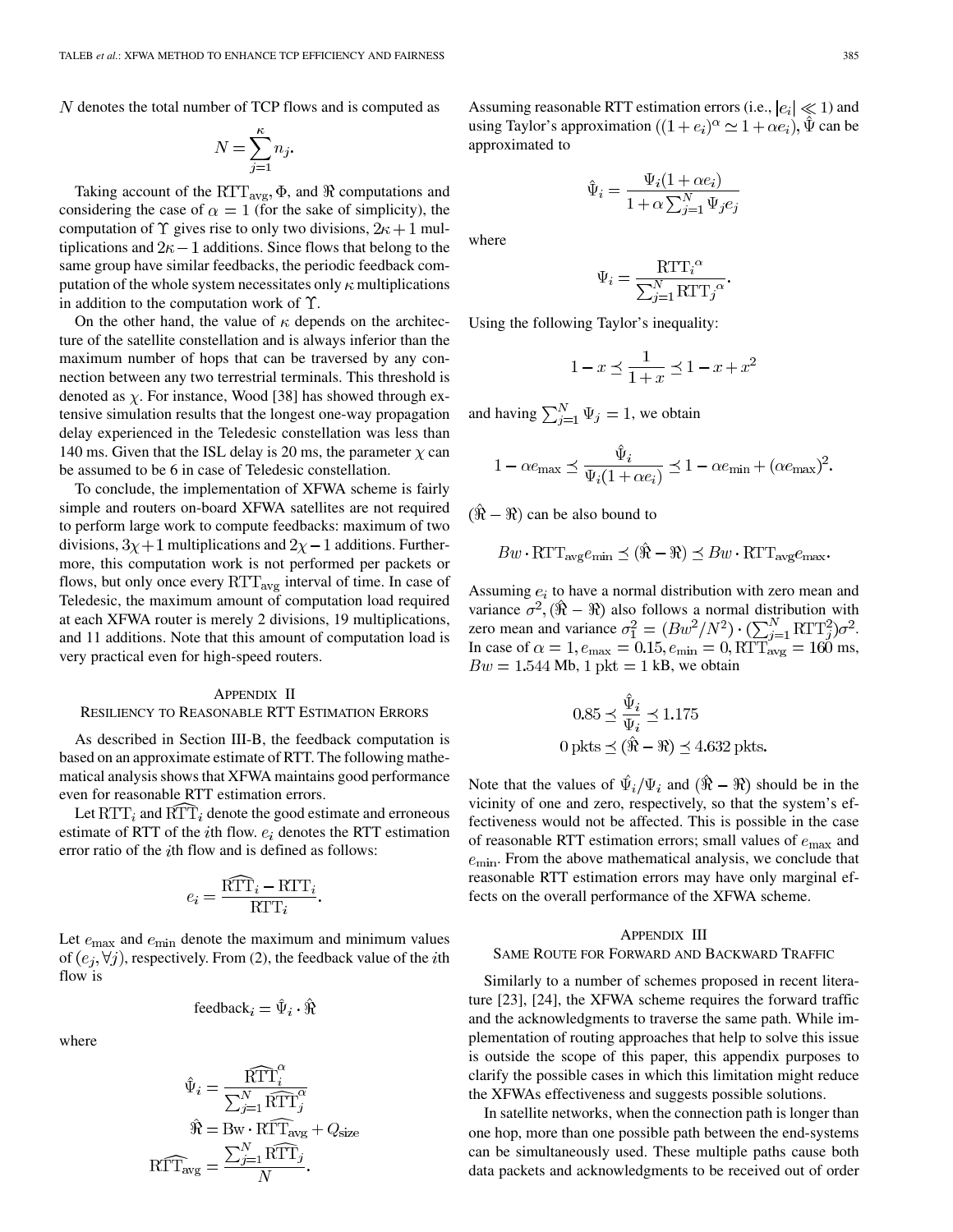<span id="page-15-0"></span>

Fig. 17. Overall performance: Flows with different RTTs (skew factor  $\alpha = 1$ ).

and eventually degrade the overall throughput of the connection. One suggested approach to tackling this problem of in-order delivery in multipath environments is the scheme proposed in [[39\]](#page-16-0). The scheme measures the total propagation delays and queueing delays of these multiple paths, and uses this information to select an optimal and single path for each connection. Implementation of such a scheme can help XFWA satellites to compel forward traffic and the corresponding backward traffic to travel along the same route.

Another scenario where data packets and acknowledgments may travel along different paths and might eventually impose limitations on the performance of XFWA, occurs when either the destination or the source undergoes handover from a satellite to another. Upon handover occurrence, routing tables are updated, and packets that are still in transit to the satellite that was being used by the end-system (before handover occurrence), will be routed onward to the current satellite the end-system is now using. This will cause those "in-transit" packets to travel one extra hop and eventually results in an abrupt increase or decrease in the flow delay. As a consequence, erroneous estimates of flows RTT and the total number of flows may be obtained. Feedback values of all TCP flows might accordingly be affected. Nonetheless, since parameters are periodically updated, handover occurrence is most unlikely to coincide with the time of the update operation. Even if such a coincidence happens, feedbacks are periodically computed every  $RTT_{avg}$  intervals of time and good estimates of parameters can be obtained in the next update interval of time. The effect of these "in-transit" packets will thus be minimal.

# APPENDIX IV OVERALL NETWORK PERFORMANCE IN CASE OF FLOWS WITH DIFFERENT RTTs

See Fig. 17 for the overall network performance in case of flows with different RTTs.

#### ACKNOWLEDGMENT

The authors would like to express their gratitude to the anonymous reviewers for their constructive comments and suggestions in improving this paper.

## **REFERENCES**

- [1] D. E. Comer, *Internetworking with TCP/IP Principles, Protocols, and Architectures*, 4th ed. Englewood Cliffs, NJ: Prentice-Hall, 2000, vol. 1.
- [2] I. F. Akyildiz, E. Ekici, and M. D. Bender, "MLSR: A novel routing algorithm for multilayered satellite IP networks," *IEEE/ACM Trans. Networking*, vol. 10, pp. 411–424, June 2002.
- [3] S. Tekinay, *Next Generation Wireless Networks*. Norwell, MA: Kluwer, Nov. 2000.
- [4] K. Thompson, G. J. Miller, and R. Wilder, "Wide-area Internet traffic patterns and characteristics," *IEEE Network*, vol. 11, pp. 10–23, Nov./Dec. 1997.
- [5] N. Brownlee and K. C. Claffy, "Understanding Internet traffic streams: Dragonflies and tortoises," *IEEE Commun. Mag.*, vol. 40, pp. 110–117, Oct. 2002.